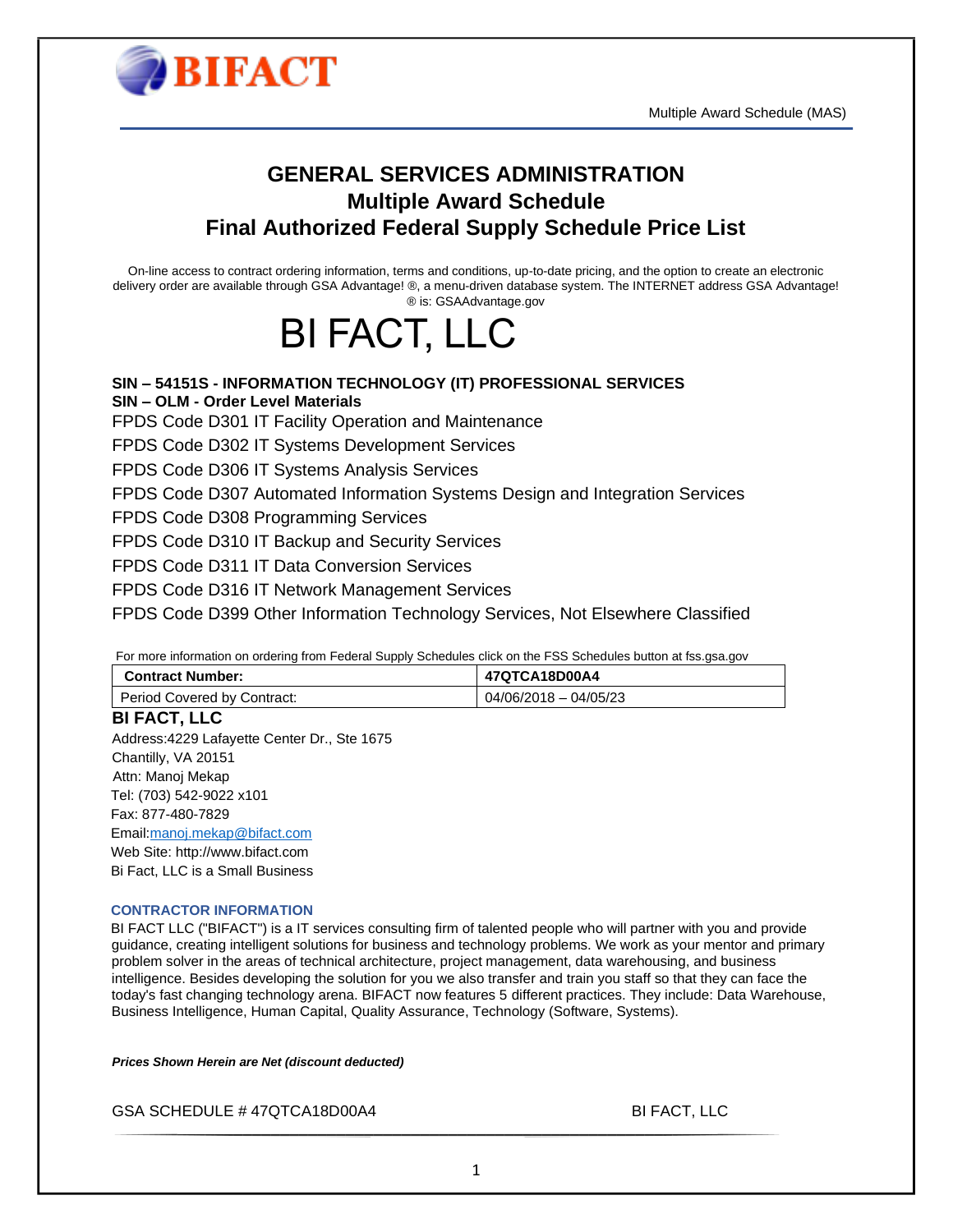

### **Table of Contents**

| 5.                                                                      |
|-------------------------------------------------------------------------|
| DISCOUNT FROM LIST PRICES OR STATEMENT OF NET PRICE.  6<br>6.           |
| 7.                                                                      |
| 8.                                                                      |
|                                                                         |
|                                                                         |
|                                                                         |
|                                                                         |
|                                                                         |
|                                                                         |
|                                                                         |
|                                                                         |
|                                                                         |
|                                                                         |
|                                                                         |
|                                                                         |
|                                                                         |
| 17. TERMS AND CONDITIONS OF GOVERNMENT PURCHASE CARD ACCEPTANCE.        |
| 18. TERMS AND CONDITIONS OF RENTAL, MAINTENANCE, AND REPAIR.  7         |
|                                                                         |
| 20. TERMS AND CONDITIONS OF REPAIR PARTS INDICATING DATE OF PARTS PRICE |
|                                                                         |
|                                                                         |
|                                                                         |

GSA SCHEDULE #47QTCA18D00A4

BI FACT, LLC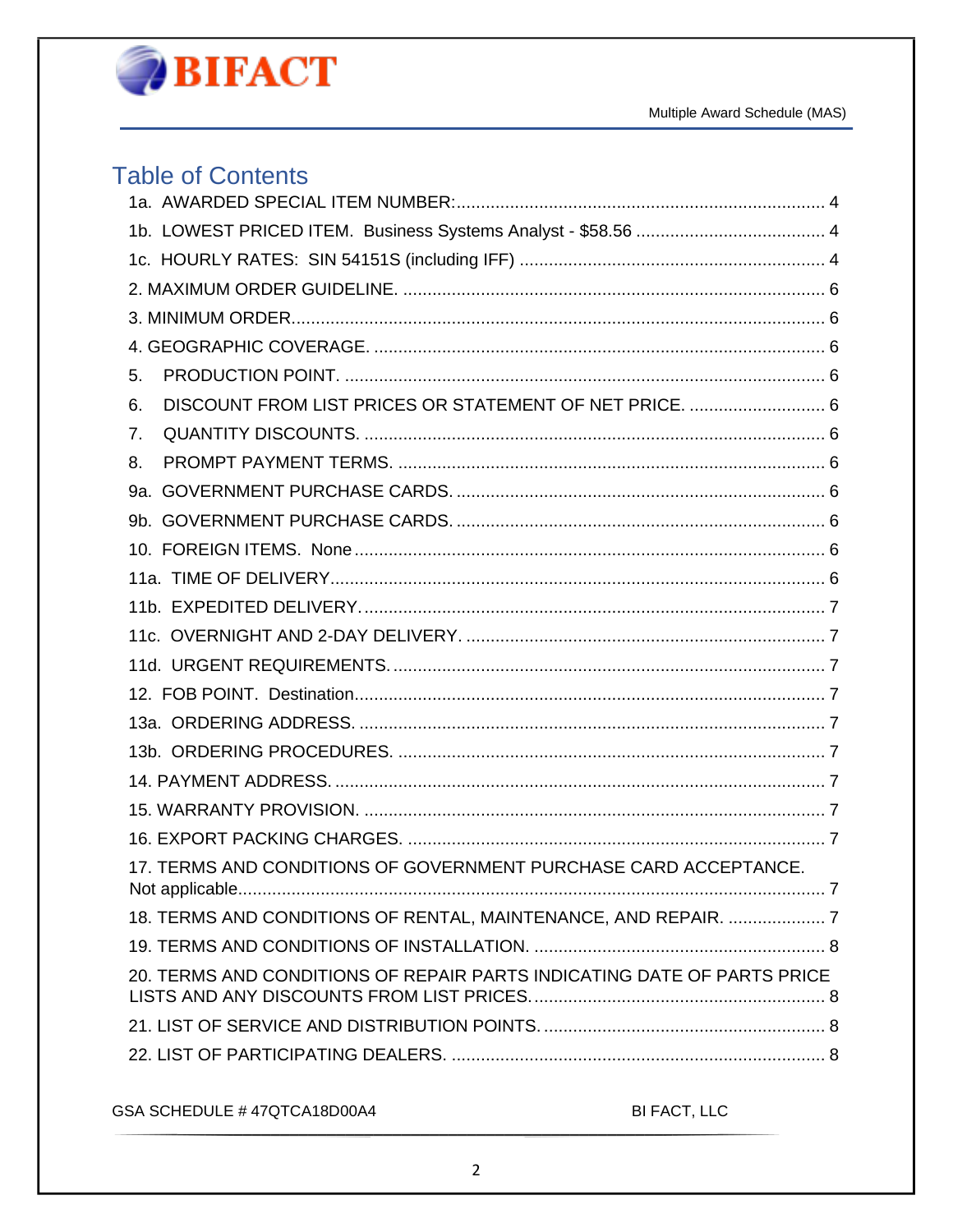

| 24a. SPECIAL ATTRIBUTES SUCH AS ENVIRONMENTAL ATTRIBUTES. Not applicable . 8 |  |
|------------------------------------------------------------------------------|--|
| 24b. INDICATE SECTION 508 COMPLIANCE INFORMATION IS AVAILABLE ON             |  |
|                                                                              |  |
|                                                                              |  |
|                                                                              |  |
| 26. NOTIFICATION REGARDING REGISTRATION IN SYSTEM FOR AWARD                  |  |
| MANAGEMENT (SAM), PREVIOUSLY CENTRAL CONTRACTOR REGISTRATION (CCR)           |  |
|                                                                              |  |
|                                                                              |  |
| TERMS AND CONDITIONS APPLICABLE TO INFORMATION TECHNOLOGY (IT)               |  |
|                                                                              |  |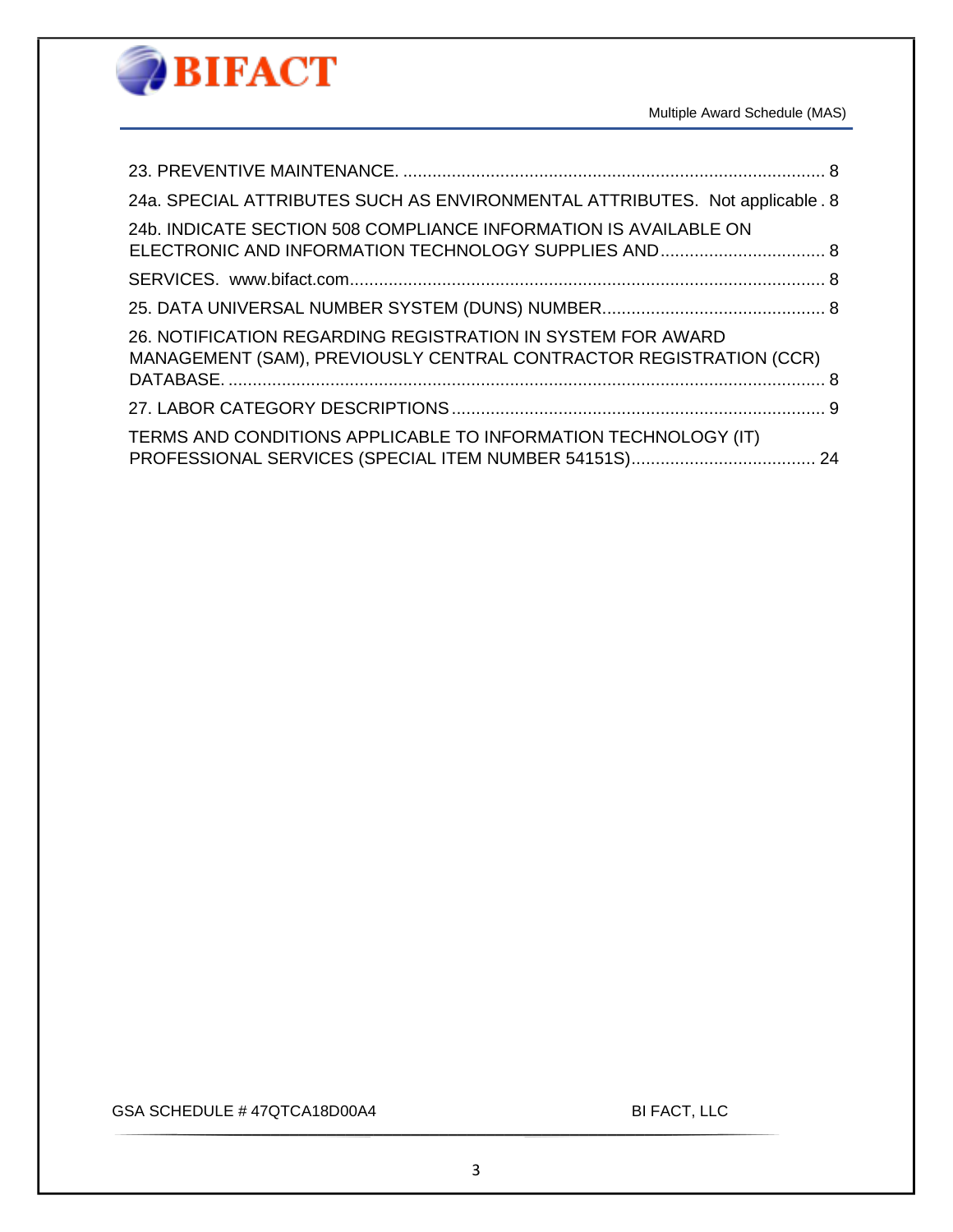### <span id="page-3-0"></span>1a. AWARDED SPECIAL ITEM NUMBER:

| <b>SIN</b> | <b>DESCRIPTION</b>                                          |
|------------|-------------------------------------------------------------|
| 54151S     | INFORMATION TECHNOLOGY (IT)<br><b>PROFESSIONAL SERVICES</b> |
| <b>OLM</b> | Order Level Material                                        |

# <span id="page-3-1"></span>1b. LOWEST PRICED ITEM. Business Systems Analyst - \$58.56

# <span id="page-3-2"></span>1c. HOURLY RATES: SIN 54151S (including IFF)

| <b>SERVICE</b>                                                    | Year 1   | Year <sub>2</sub> | Year <sub>3</sub> | Year <sub>4</sub> | Year <sub>5</sub> |
|-------------------------------------------------------------------|----------|-------------------|-------------------|-------------------|-------------------|
| <b>Applications Systems</b><br>Analyst/Intermediate<br>Programmer | \$81.36  | \$83.80           | \$86.31           | \$88.90           | \$91.57           |
| <b>Software Systems</b><br>Engineer                               | \$86.78  | \$89.38           | \$92.06           | \$94.83           | \$97.67           |
| <b>Senior Software</b><br>Developer                               | \$108.49 | \$111.74          | \$115.10          | \$118.55          | \$122.11          |
| Software/Database<br>Architect                                    | \$114.71 | \$118.15          | \$121.70          | \$125.35          | \$129.11          |
| Data Warehousing<br>Analyst                                       | \$88.84  | \$91.51           | \$94.25           | \$97.08           | \$99.99           |
| <b>Business Systems</b><br>Analyst                                | \$58.56  | \$60.32           | \$62.13           | \$63.99           | \$65.91           |
| Senior IT<br>Analyst/Desktop Support<br>Specialist                | \$80.24  | \$82.65           | \$85.13           | \$87.68           | \$90.31           |
| <b>Business Subject Matter</b><br>Expert                          | \$126.33 | \$130.12          | \$134.02          | \$138.04          | \$142.19          |
| <b>Help Desk Support</b><br>(Administrative) - Junior             | \$44.44  | \$45.77           | \$47.14           | \$48.55           | \$50.01           |
| <b>Help Desk Support</b><br>(Administrative) -<br>Intermediate    | \$50.50  | \$52.02           | \$53.58           | \$55.19           | \$56.85           |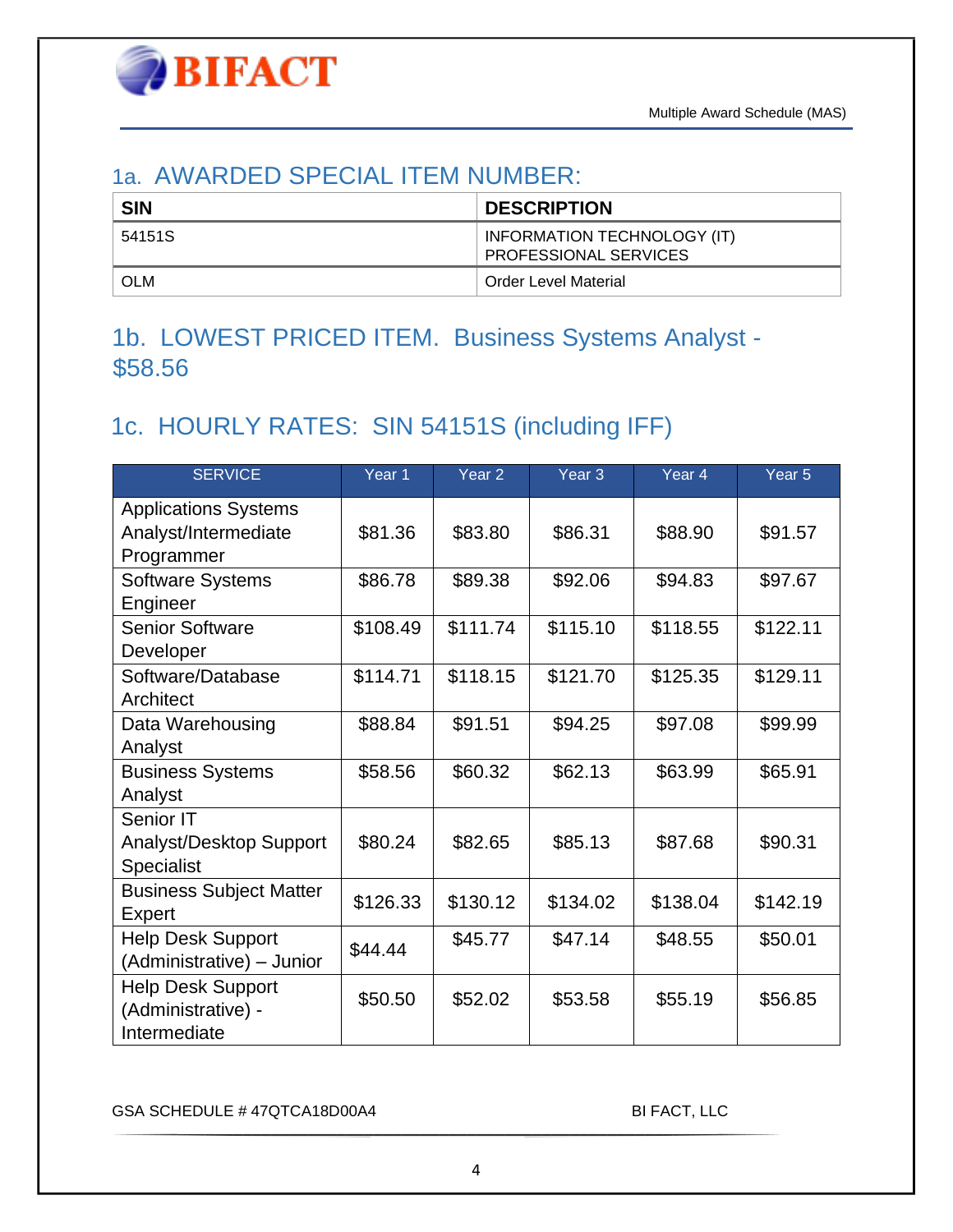

| <b>Help Desk Support</b><br>(Administrative) - Senior                      | \$57.38  | \$59.10  | \$60.87  | \$62.70  | \$64.58  |
|----------------------------------------------------------------------------|----------|----------|----------|----------|----------|
| <b>Information Systems</b><br>Training Specialist-<br>Junior               | \$59.60  | \$61.39  | \$63.23  | \$65.13  | \$67.08  |
| <b>Information Systems</b><br><b>Training Specialist -</b><br>Intermediate | \$67.73  | \$69.76  | \$71.85  | \$74.01  | \$76.23  |
| <b>Information Systems</b><br>Training Specialist-<br>Senior               | \$76.97  | \$79.28  | \$81.66  | \$84.11  | \$86.63  |
| Technical Writer - Junior                                                  | \$52.96  | \$54.55  | \$56.19  | \$57.88  | \$59.62  |
| <b>Technical Writer -</b><br>Intermediate                                  | \$59.32  | \$61.10  | \$62.93  | \$64.82  | \$66.76  |
| <b>Technical Writer - Senior</b>                                           | \$66.44  | \$68.44  | \$70.49  | \$72.60  | \$74.78  |
| <b>Help Desk Support</b><br>Specialist (IT) - Junior                       | \$68.33  | \$70.38  | \$72.49  | \$74.66  | \$76.90  |
| <b>Help Desk Support</b><br>Specialist (IT) -<br>Intermediate              | \$77.65  | \$79.98  | \$82.38  | \$84.85  | \$87.40  |
| <b>Help Desk Support</b><br>Specialist (IT) - Senior                       | \$88.24  | \$90.89  | \$93.62  | \$96.43  | \$99.32  |
| <b>Application Developer -</b><br>Junior                                   | \$109.72 | \$113.01 | \$116.40 | \$119.89 | \$123.49 |
| Application Developer-<br>Intermediate                                     | \$124.68 | \$128.42 | \$132.27 | \$136.24 | \$140.33 |
| Application Developer -<br>Senior                                          | \$152.84 | \$157.42 | \$162.14 | \$167.00 | \$172.01 |
| System Administrator-<br>Junior                                            | \$109.72 | \$113.01 | \$116.40 | \$119.89 | \$123.49 |
| System Administrator-<br>Intermediate                                      | \$124.68 | \$128.42 | \$132.27 | \$136.24 | \$140.33 |
| System Administrator -<br>Senior                                           | \$139.64 | \$143.83 | \$148.14 | \$152.58 | \$157.16 |
| Project Manager - Junior                                                   | \$118.36 | \$121.91 | \$125.57 | \$129.34 | \$133.22 |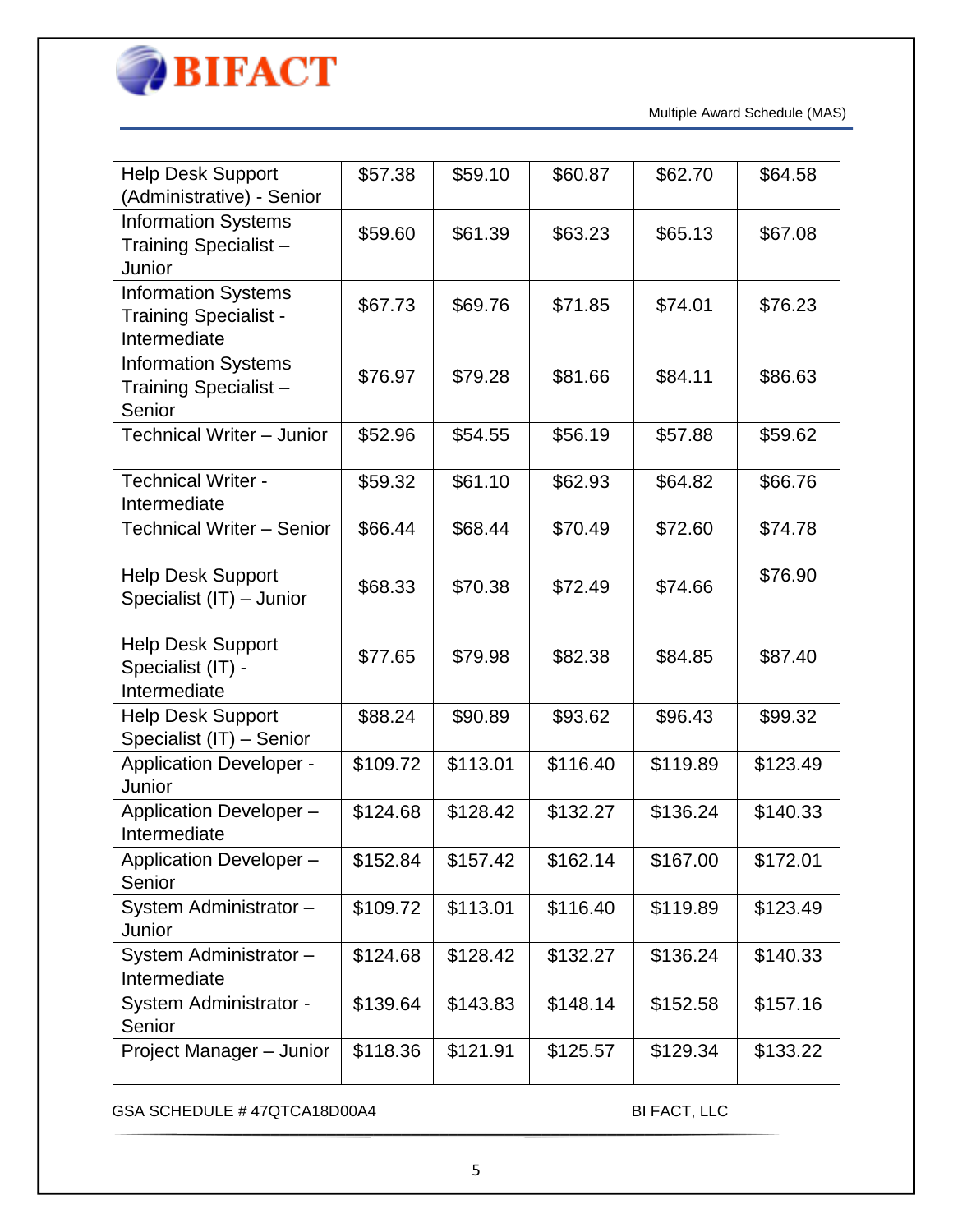

| Project Manager -<br>Intermediate | \$134.50 | \$138.54 | \$142.70 | \$146.98 | \$151.39 |
|-----------------------------------|----------|----------|----------|----------|----------|
| Project Manager -<br>Senior       | \$152.84 | \$157.42 | \$162.14 | \$167.00 | \$172.01 |

### <span id="page-5-0"></span>2. MAXIMUM ORDER GUIDELINE.

\$500,000 per order

<span id="page-5-1"></span>3. MINIMUM ORDER.

\$100 per order

- <span id="page-5-2"></span>4. GEOGRAPHIC COVERAGE.Domestic only.
- <span id="page-5-3"></span>5. PRODUCTION POINT.United States (Services)
- <span id="page-5-4"></span>6. DISCOUNT FROM LIST PRICES OR STATEMENT OF NET PRICE.

Prices are net prices; discounts have been deducted

- <span id="page-5-5"></span>7. QUANTITY DISCOUNTS.1% over \$500,000.
- <span id="page-5-6"></span>8. PROMPT PAYMENT TERMS.1% Net 10.

<span id="page-5-7"></span>9a. GOVERNMENT PURCHASE CARDS. Accepted at or below the micro-purchase threshold

<span id="page-5-8"></span>9b. GOVERNMENT PURCHASE CARDS.

Not accepted above the micro-purchase threshold

<span id="page-5-9"></span>10. FOREIGN ITEMS.None

<span id="page-5-10"></span>11a. TIME OF DELIVERY.As mutually agreed on between the vendor and ordering activity.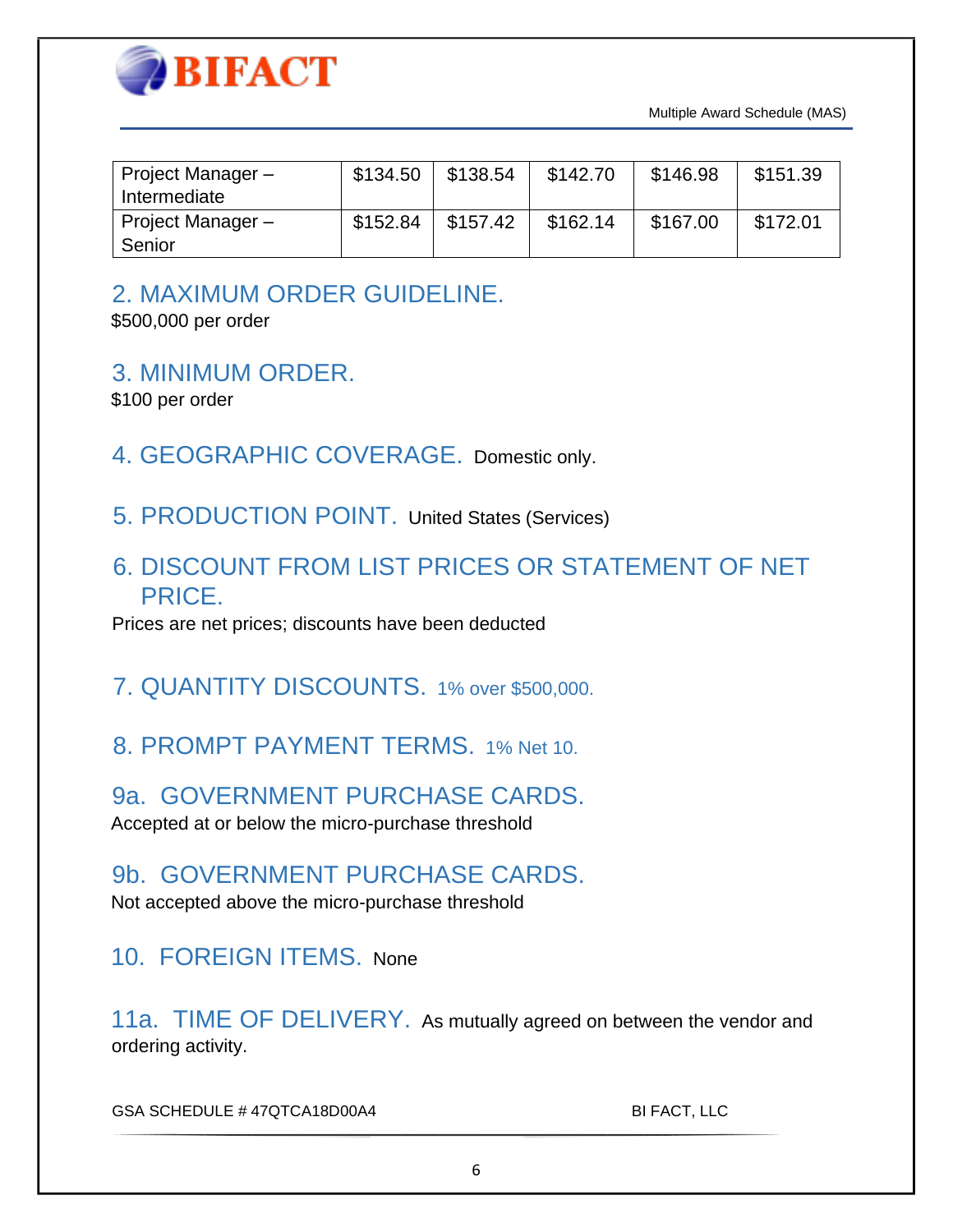

<span id="page-6-0"></span>11b. EXPEDITED DELIVERY. As mutually agreed on between the vendor and ordering activity.

<span id="page-6-1"></span>11c. OVERNIGHT AND 2-DAY DELIVERY.As mutually agreed, on between the vendor and ordering activity.

<span id="page-6-2"></span>11d. URGENT REQUIREMENTS.As mutually agreed, on between the vendor and ordering activity.

<span id="page-6-3"></span>12. FOB POINT.Destination

<span id="page-6-4"></span>13a. ORDERING ADDRESS.4229 Lafayette Center Dr., Ste 1675, Chantilly, VA 20151

### <span id="page-6-5"></span>13b. ORDERING PROCEDURES.

Ordering activities shall use the ordering procedures of Federal Acquisition Regulation (FAR) 8.405 when placing an establishing BPA for services. These procedures apply to all schedules. (BPA attached)

a. FAR 8.405-2 Ordering procedures for services requiring a statement of work.

<span id="page-6-6"></span>14. PAYMENT ADDRESS.4229 Lafayette Center Dr., Ste 1675, Chantilly, VA 20151

<span id="page-6-7"></span>15. WARRANTY PROVISION.Not applicable

<span id="page-6-8"></span>16. EXPORT PACKING CHARGES. Not applicable

<span id="page-6-10"></span><span id="page-6-9"></span>17. TERMS AND CONDITIONS OF GOVERNMENT PURCHASE CARD ACCEPTANCE. Not applicable 18. TERMS AND CONDITIONS OF RENTAL, MAINTENANCE, AND REPAIR. Not applicable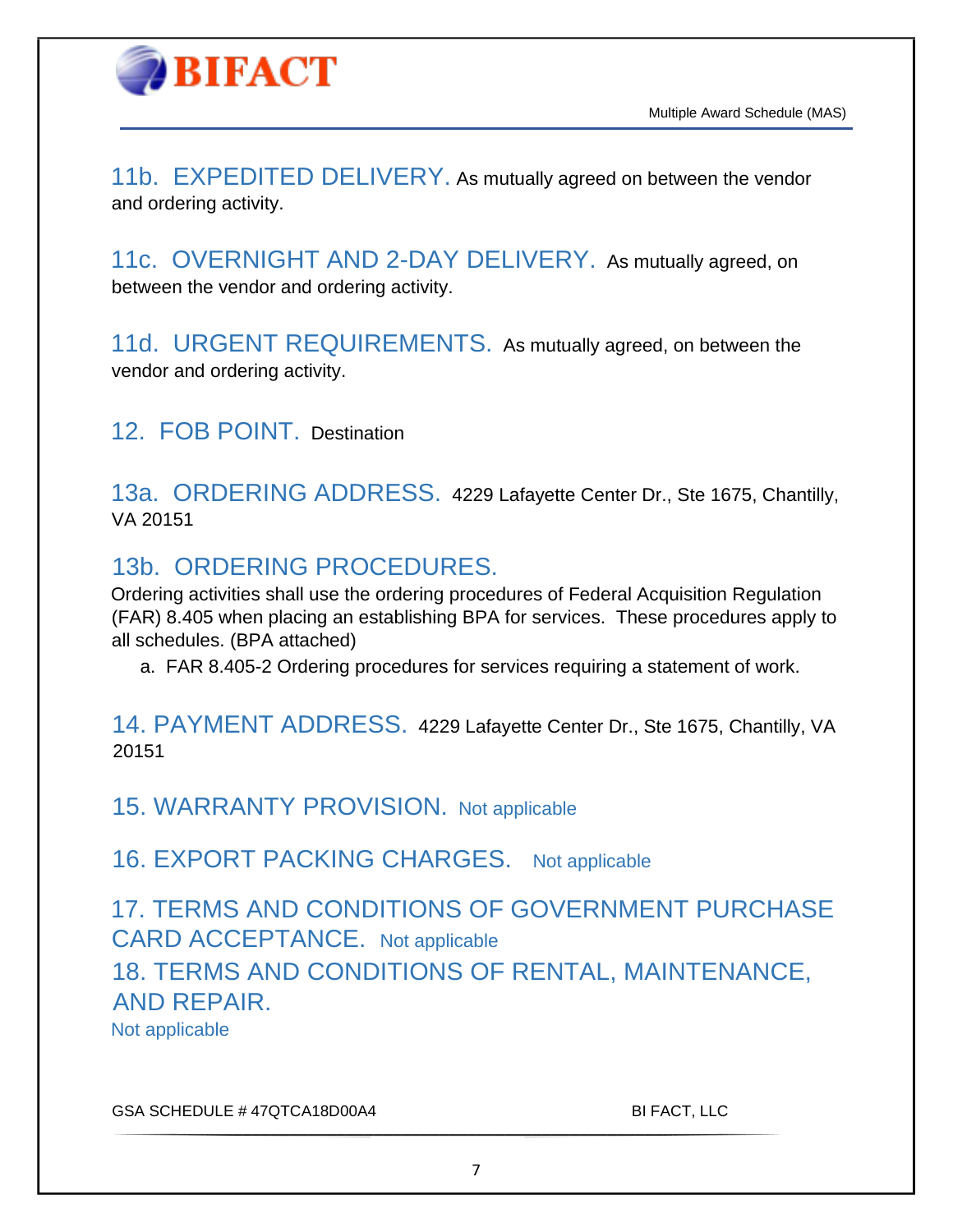

<span id="page-7-0"></span>19. TERMS AND CONDITIONS OF INSTALLATION. Not applicable

<span id="page-7-1"></span>20. TERMS AND CONDITIONS OF REPAIR PARTS INDICATING DATE OF PARTS PRICE LISTS AND ANY DISCOUNTS FROM LIST PRICES. Not applicable

<span id="page-7-2"></span>21. LIST OF SERVICE AND DISTRIBUTION POINTS. Not applicable

<span id="page-7-3"></span>22. LIST OF PARTICIPATING DEALERS. Not applicable

<span id="page-7-4"></span>23. PREVENTIVE MAINTENANCE. Not applicable

<span id="page-7-6"></span><span id="page-7-5"></span>24a. SPECIAL ATTRIBUTES SUCH AS ENVIRONMENTAL ATTRIBUTES. Not applicable 24b. INDICATE SECTION 508 COMPLIANCE INFORMATION IS AVAILABLE ON ELECTRONIC AND INFORMATION TECHNOLOGY SUPPLIES AND SERVICES. www.bifact.com

<span id="page-7-8"></span><span id="page-7-7"></span>25. DATA UNIVERSAL NUMBER SYSTEM (DUNS) NUMBER. 625018861

<span id="page-7-9"></span>26. NOTIFICATION REGARDING REGISTRATION IN SYSTEM FOR AWARD MANAGEMENT (SAM), PREVIOUSLY CENTRAL CONTRACTOR REGISTRATION (CCR) DATABASE.Registration valid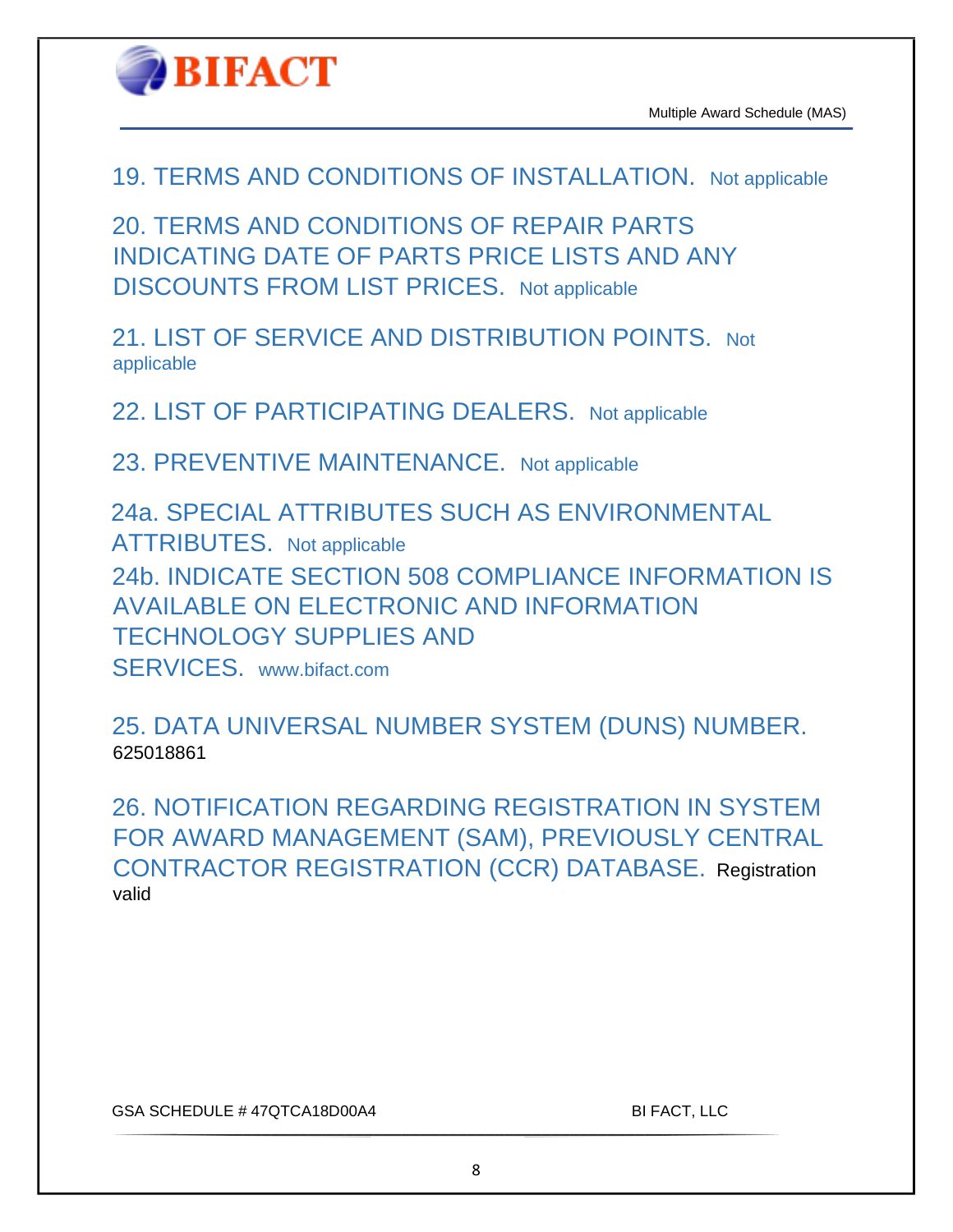# <span id="page-8-0"></span>27. LABOR CATEGORY DESCRIPTIONS

**Equivalencies : This section describes equivalencies or equivalent experience in lieu of Minimum Education**

Two years of related experience may be substituted for each year short of the required degree

A relevant degree may be substituted for two years of related experience.

A relevant industry certification may be substituted for one year of project-related experience

#### **Applications Systems Analyst/Intermediate Programmer**

| <b>Minimum Education:</b>         | Bachelor's degree or equivalent training and<br>experience in computer science.                   |
|-----------------------------------|---------------------------------------------------------------------------------------------------|
| <b>Minimum Years' Experience:</b> | 3 Years/Experience in the complete SDLC<br>from project inception through operational<br>support. |

#### **Responsibilities**:

- Experience in the complete SDLC from project inception through operational support.
- Familiar with relational databases and client-server concepts. Performs a variety of tasks.
- Works under general supervision; typically reports to a project leader or manager.
- Prepares detailed specifications from which programs will be written.
- Designs, codes, tests, debugs, documents, and maintains those programs.
- Competent to work on most phases of applications systems analysis and
- programming activities, but requires instruction and guidance in other phases.

| <b>Software Systems Engineer</b>  |                                                             |  |
|-----------------------------------|-------------------------------------------------------------|--|
| <b>Minimum Education:</b>         | Bachelor's Degree                                           |  |
| <b>Minimum Years' Experience:</b> | 5 years of systems engineering or<br>development experience |  |

#### **Responsibilities**:

- Under general supervision, works from specifications to develop or modify moderately complex software programming applications.
- Assists with design, coding, benchmark testing, debugging, and documentation of programs.
- Applications generally deal with utility programs, position control language, macros, subroutines, and other control modules.
- Competent to work on most phases of software systems programming applications, but requires instruction and guidance in other phases.

#### **Senior Software Developer**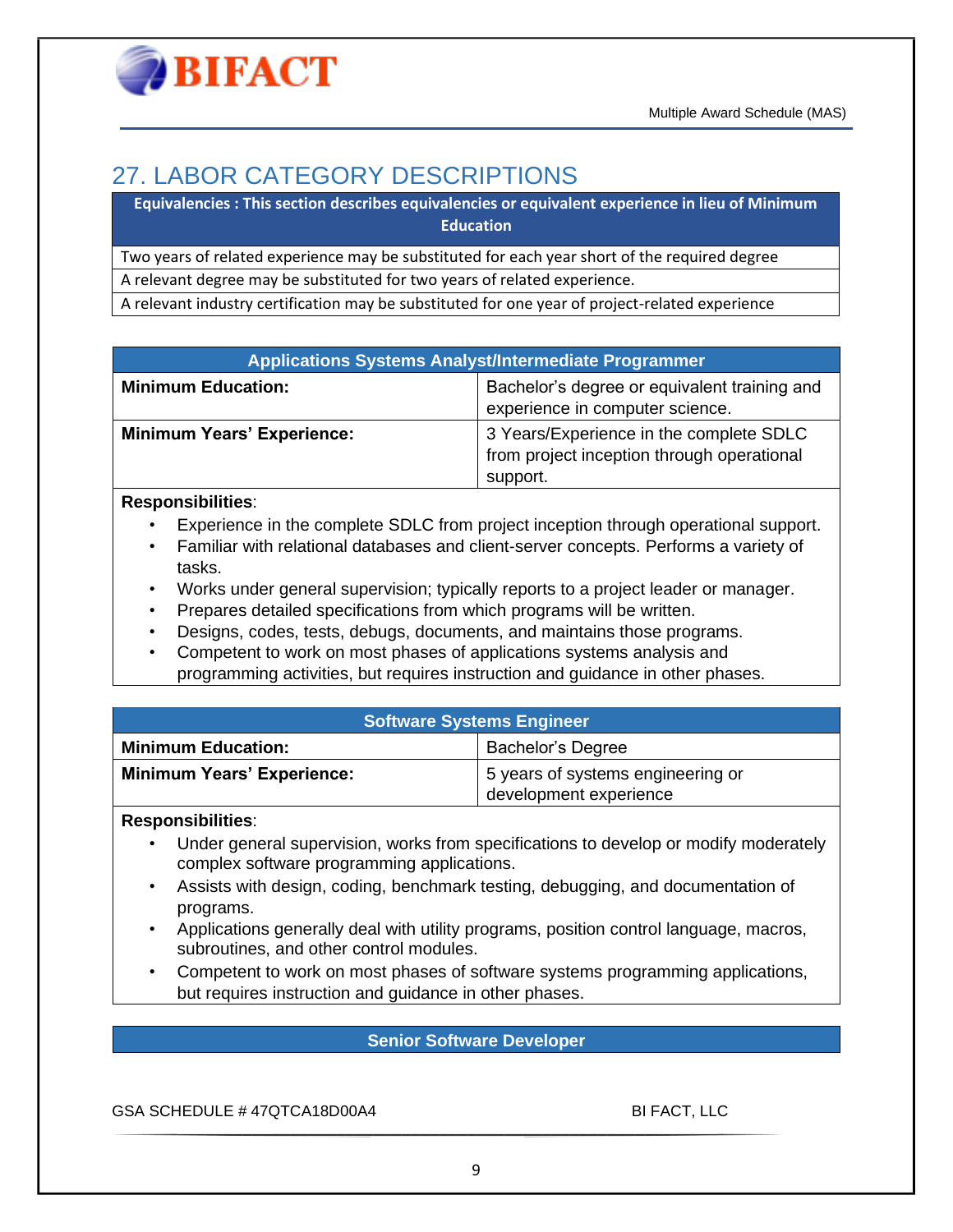



| <b>Minimum Education:</b>         | Bachelor's degree in Computer Science or<br>equivalent. |
|-----------------------------------|---------------------------------------------------------|
| <b>Minimum Years' Experience:</b> | At least 7 years of systems development                 |
|                                   | experience                                              |

#### **Responsibilities**:

- Technical experience participating in systems analysis and design definition.
- Analyzes, designs, codes and documents software applications.
- Performs all functions of digital computer programming, using standard design and programming techniques.
- Analyzes and studies system requirements and develops methods for problem solving by producing data flow diagrams, entity-relationship diagrams and/or associated documents.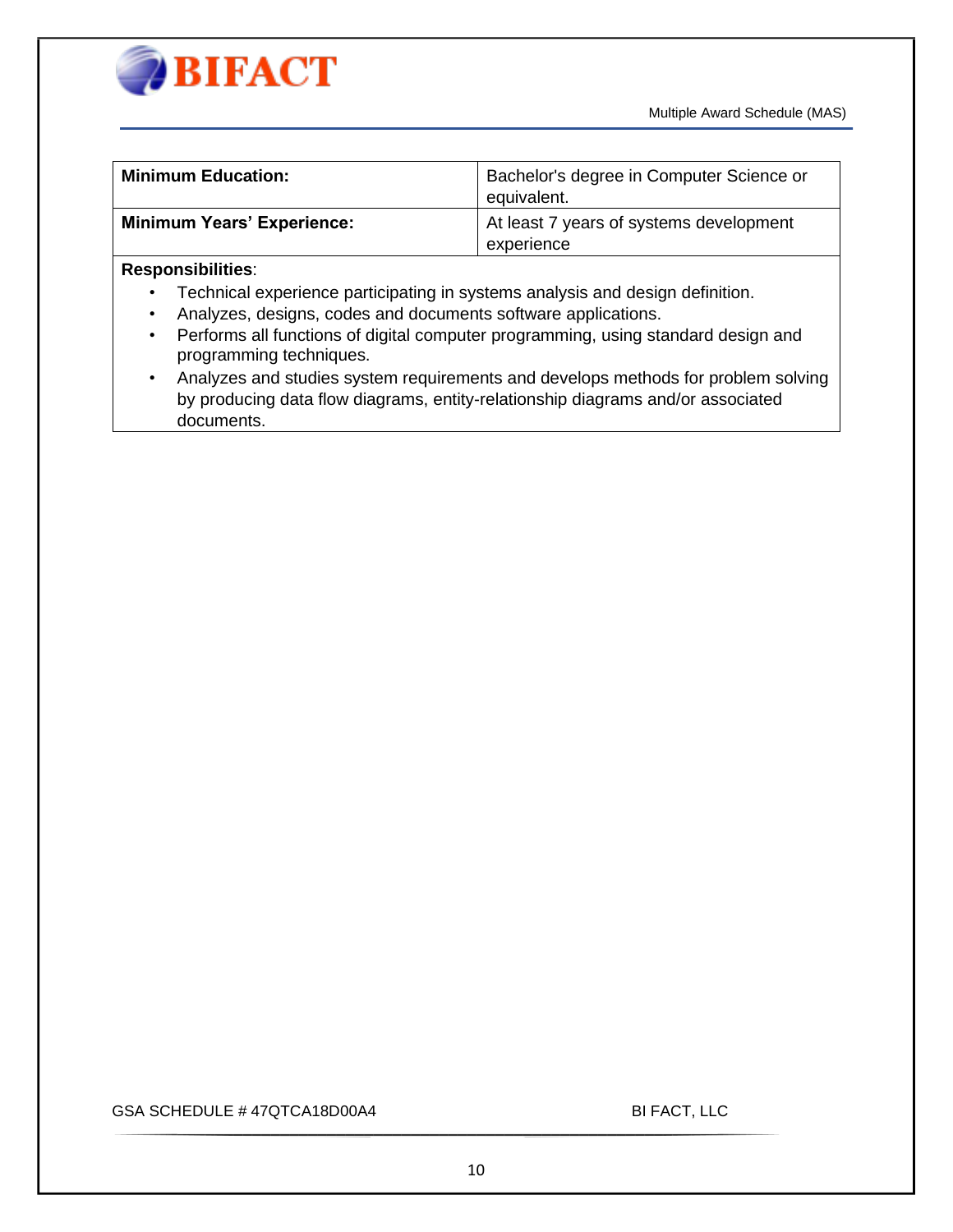

- Advises on computer requirements and limitations to help define automation needs.
- Providing technical consultation in solving problems of design and reliability, or in maintaining the ability of the system.
- Writes procedural guidance to be followed by users.
- Maintains files, records, and operational data and prepares periodic and/or periodical reports and various other documents pertaining to assignments.
- Participates in the testing of computer programs, revising and refining all necessary documentation as testing is completed.
- Design, modify, develop, write, and implement software programming applications.
- Support and/or install software applications.
- Participate in the testing process through test review and analysis, test witnessing, and certification of software.
- Write requirement documents, implement and track development timelines, and implement new sets with the development team.

| <b>Software/Database Architect</b> |  |
|------------------------------------|--|
|                                    |  |

| <b>Minimum Education:</b>         | Master/Bachelor's degree in Computer        |
|-----------------------------------|---------------------------------------------|
|                                   | Science,                                    |
| <b>Minimum Years' Experience:</b> | Nine (9) years or more software development |
|                                   | experiences.                                |

#### **Responsibilities**:

- The Back-End Web Developer crafts the right architecture to solve technical problems at hand, defines, documents, and communicates with project managers and team leads.
- Software Architect requires to make sure the software and system architectures are in synchronization, the software's/systems' right modeling are being done on schedule, knowing that the qualities and performance are going to be met with clients' requirements and needs.
- Software Architect also requires identifying, interacting, and communicating with stakeholders during the software/system design progress, resolving disputes, resolving technical problems, and making tradeoffs, planning for new technology insertion, and managing risk identification and risking mitigation strategies associated with the software/system architecture.
- Develops strategies for data acquisitions, archive recovery, and implementation of a database. Works in a data warehouse environment, which includes data design, database architecture, metadata and repository creation.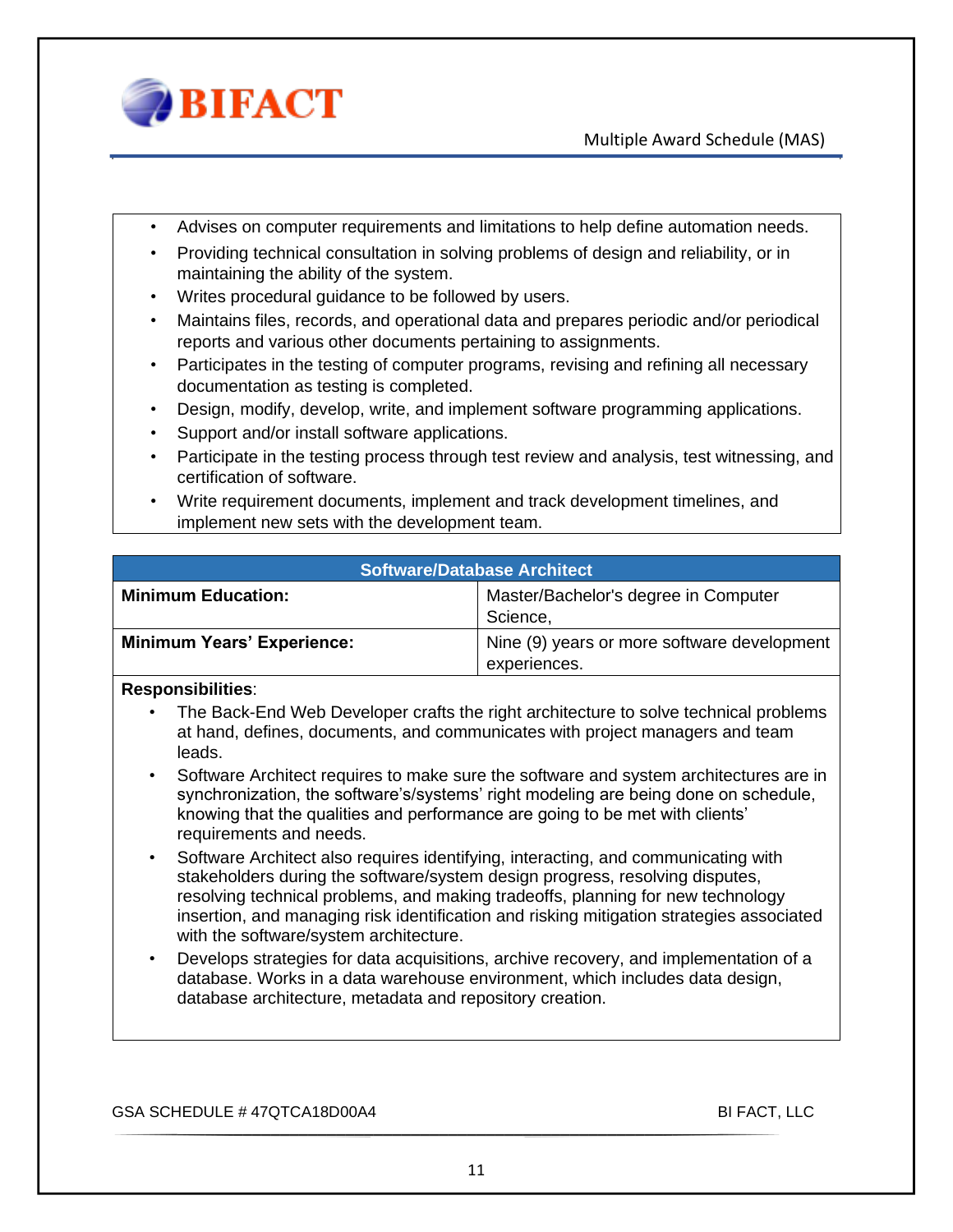

• Translates business needs into long-term architecture solutions. Defines, designs, and builds dimensional databases. Develops data warehousing blueprints, evaluating hardware and software platforms, and integrating systems.

| <b>Data Warehousing Analyst</b> |                                                                                                            |
|---------------------------------|------------------------------------------------------------------------------------------------------------|
| <b>Minimum Education:</b>       | Bachelor's degree/equivalent in computer<br>science, IT or related discipline or 5 years of<br>experience. |
| Minimum Years' Experience:      | 5 or more years' experience in data<br>warehousing and business intelligence tools                         |

#### **Responsibilities**:

- Works in a data warehouse environment, which includes metadata and repository creation.
- Reviews data loaded into the data warehouse for accuracy.
- Responsible for the development, maintenance and support of an enterprise data warehouse system and corresponding data marts.
- Troubleshoots and tunes existing data warehouse applications.
- Assists in establishing development standards.
- Conducts research into new data warehouse applications and determines viability for adoption.
- Evaluates existing subject areas stored in the data warehouse. Incorporates existing subject areas into an enterprise model.
- Creates new or enhanced components of the data warehouse.

#### **Business Systems Analyst**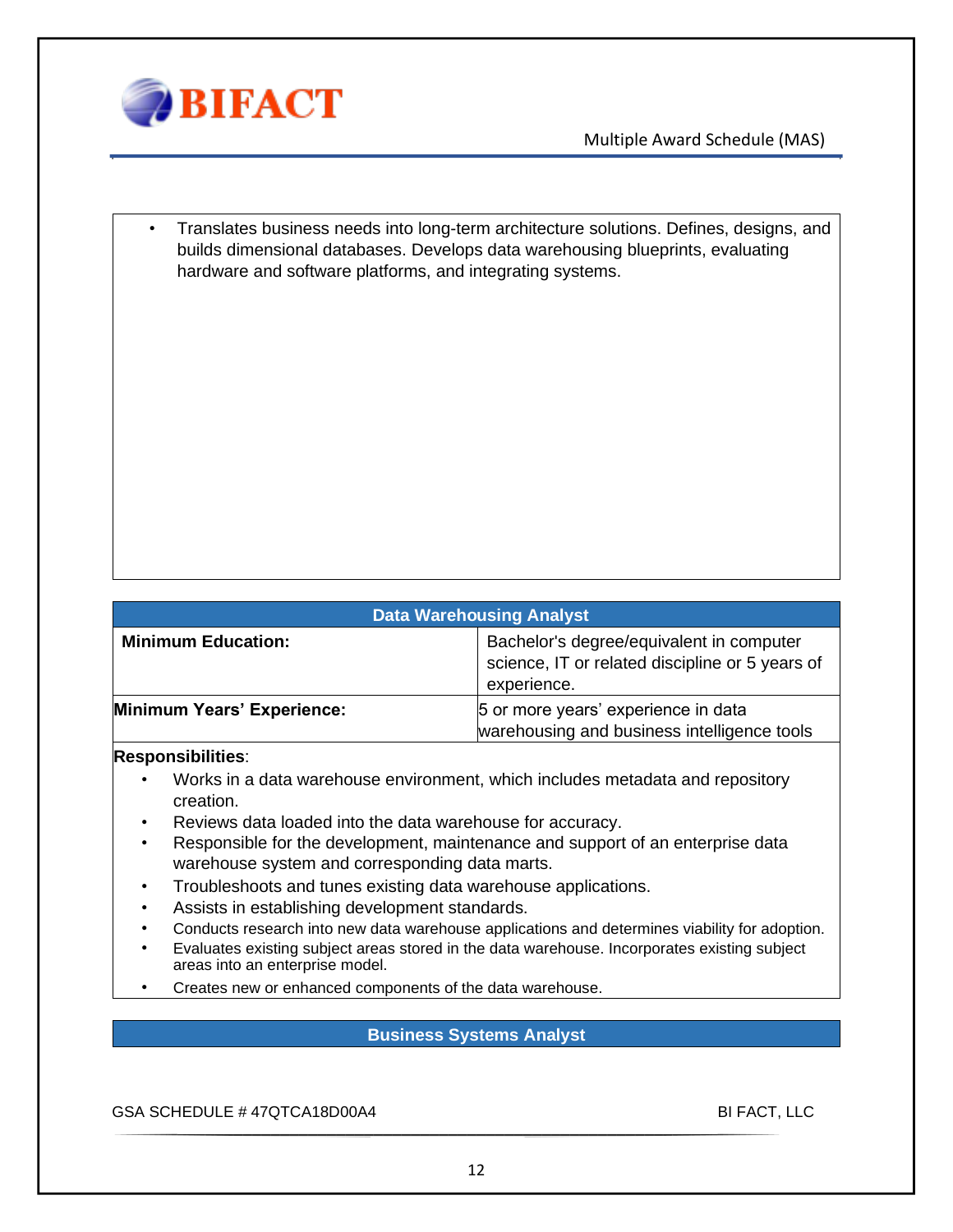

| <b>Minimum Education:</b>         | Bachelor's degree or equivalent training and    |
|-----------------------------------|-------------------------------------------------|
|                                   | experience in computer science.                 |
| <b>Minimum Years' Experience:</b> | At least 2 years of experience, with at least 1 |
|                                   | year of experience in data processing.          |

#### **Responsibilities**:

- Develops program-level specifications under supervision. Develops, modifies, and maintains business and information management programs.
- Uses standard procedures and detailed specifications for program development, file and data manipulation, error detection and correction, program testing and documentation
- Under general supervision, formulates and defines systems scope and objectives through research and fact-finding combined with an understanding of applicable business systems and industry requirements.
- Includes analysis of business and user needs, documenting requirements, and revising existing system logic difficulties as necessary.
- Competent to work in some phases of systems analysis and considers the business implications of the application of technology to the current business environment.

| <b>Senior IT Analyst/Desktop Support Specialist</b>                                                                                                                |                                 |
|--------------------------------------------------------------------------------------------------------------------------------------------------------------------|---------------------------------|
| <b>Minimum Education:</b>                                                                                                                                          | Bachelor's degree or equivalent |
| Minimum Years' Experience:                                                                                                                                         | 5 years                         |
| <b>Responsibilities:</b>                                                                                                                                           |                                 |
| Configures desktops, deploy an operating system image to a target computer.                                                                                        |                                 |
| Installs and configures desktop applications to a target computer.                                                                                                 |                                 |
| Monitor system logs and report daily and create Incident reports for Unix platforms,<br>Wintel platforms, databases, or Other platforms or applications.           |                                 |
| Responsible for the ongoing maintenance and future planning needs of the company's                                                                                 |                                 |
| desktop environment                                                                                                                                                |                                 |
| Collaborate with existing vendors to evaluate the new technology that is available and<br>$\bullet$<br>make recommendations to management on using that technology |                                 |
| Monitor the performance of the company's desktop infrastructure and make<br>$\bullet$<br>suggestions for improving efficiency                                      |                                 |
| Evaluate applications and software patches for desktop applications to see if they will<br>$\bullet$<br>solve desktop issues                                       |                                 |
| Confers with end users to determine types of hardware and software required.<br>$\bullet$                                                                          |                                 |
| Configure applications to fulfill requirements or selects appropriate off-the-shelf<br>$\bullet$<br>software and modifies to suit.                                 |                                 |
| Trains end users in use of equipment and software.<br>$\bullet$                                                                                                    |                                 |
|                                                                                                                                                                    |                                 |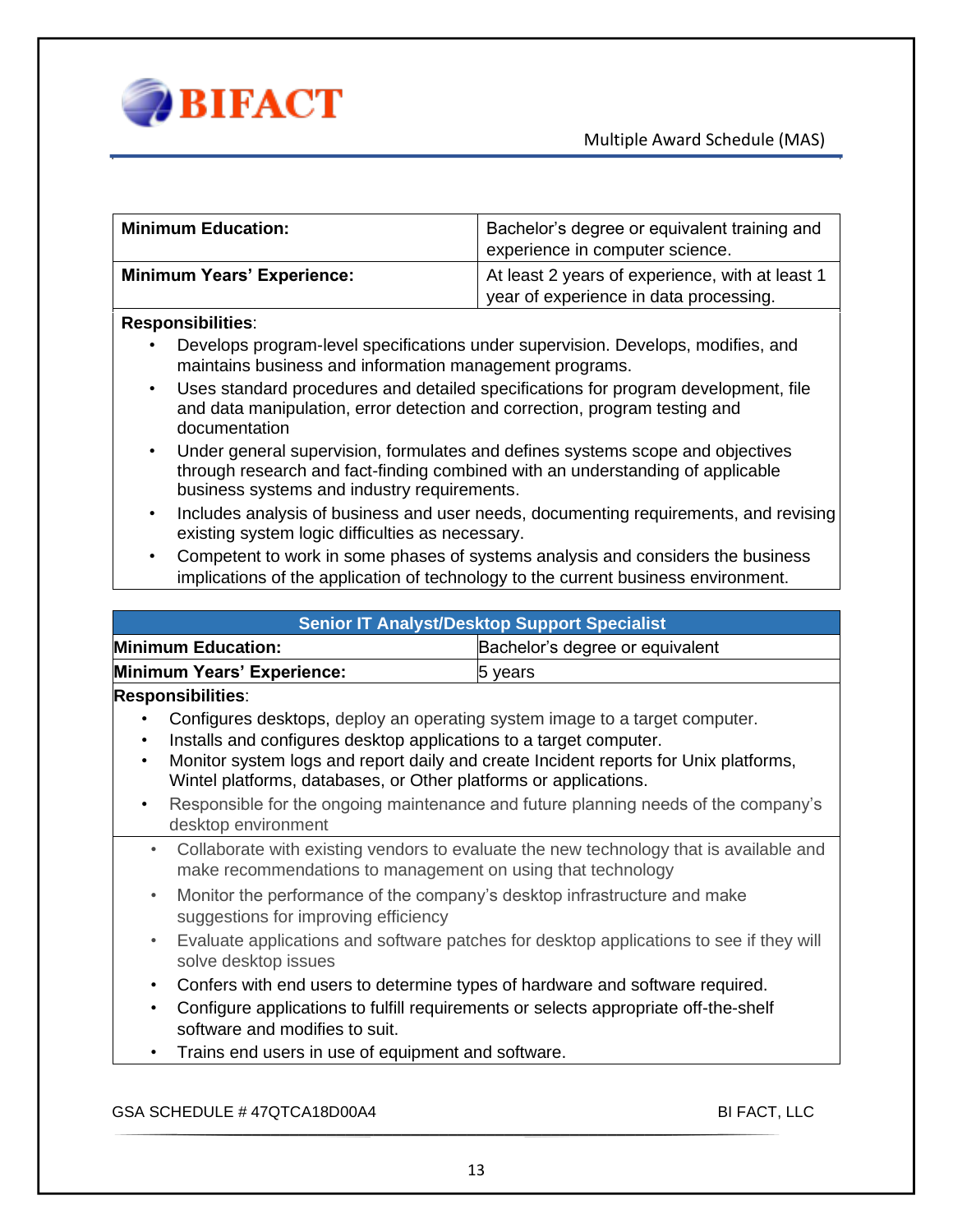

| <b>Business Subject Matter Specialist/Expert</b> |                                 |  |
|--------------------------------------------------|---------------------------------|--|
| <b>Minimum Education:</b>                        | Bachelor's Degree or equivalent |  |
| <b>Minimum Years' Experience:</b>                | 9 years                         |  |
| <b>Responsibilities:</b>                         |                                 |  |

• Provides technical knowledge and analysis of highly specialized applications and operational environments, high-level functional systems analysis, design, integration, documentation and implementation advice on exceptionally complex problems that need extensive knowledge of the subject matter for effective implementation.

• Participates as needed in all phases of software development with emphasis on the planning, analysis, testing, integration, documentation, and presentation phases.

|  | Help Desk Support (Administrative) - Junior <sup> </sup> |
|--|----------------------------------------------------------|
|--|----------------------------------------------------------|

| <b>Minimum Education:</b>         | Associate Degree or equivalent   |
|-----------------------------------|----------------------------------|
| <b>Minimum Years' Experience:</b> | 0-2 years of relevant experience |

**Responsibilities**: Under general supervision, responds to and diagnoses problems through discussions with users. Includes problem recognition, research, isolation, and resolution steps. Typically, is able to resolve fewer complex problems immediately, while more complex problems are assigned to senior level support. May involve use of problem management database and help desk systems.

#### **Help Desk Support (Administrative) - Intermediate**

| <b>Minimum Education:</b>         | Associate Degree or equivalent   |
|-----------------------------------|----------------------------------|
| <b>Minimum Years' Experience:</b> | 3-5 years of relevant experience |

**Responsibilities**: Under general direction, responsible for ensuring the timely process through which problems are controlled. Includes problem recognition, research, isolation, resolution, and follow-up steps. Requires experience and understanding of MIS environment. Typically involves use of problem management database and help desk system. May provide guidance/training for less-experienced personnel.

| Help Desk Support (Administrative) - Senior |                                          |
|---------------------------------------------|------------------------------------------|
| <b>Minimum Education:</b>                   | Bachelor's degree or equivalent          |
| <b>Minimum Years' Experience:</b>           | More than 5 years of relevant experience |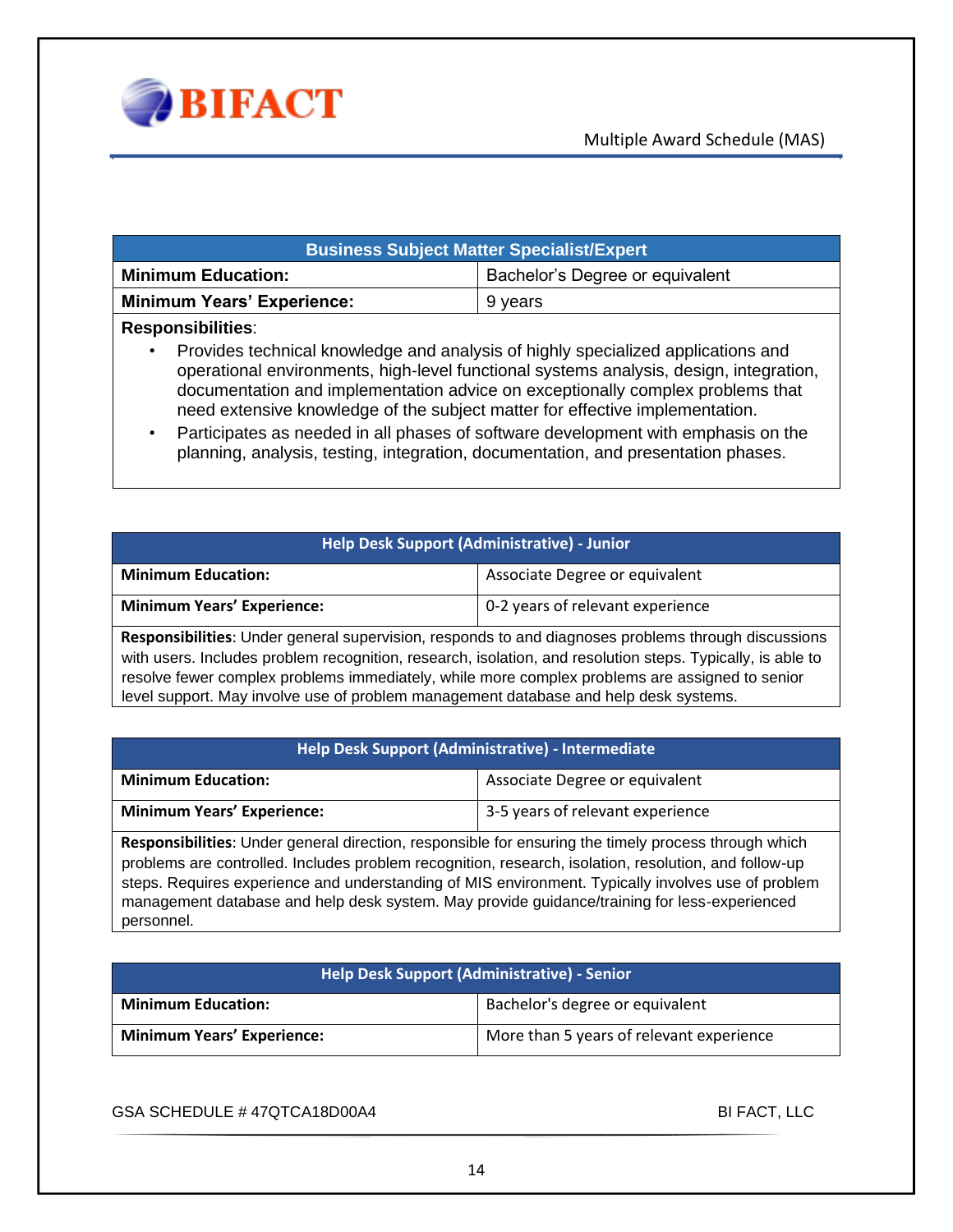

**Responsibilities**: Has overall responsibility for help desk operations associated with the identification, prioritization and resolution of reported problems. Ensures that all phases of help desk support are properly coordinated, monitored, logged, tracked and resolved appropriately. Requires experience and understanding of MIS environment. May maintain responsibility for development, maintenance and integrity of help desk software. May lead team and act as project manager in some cases.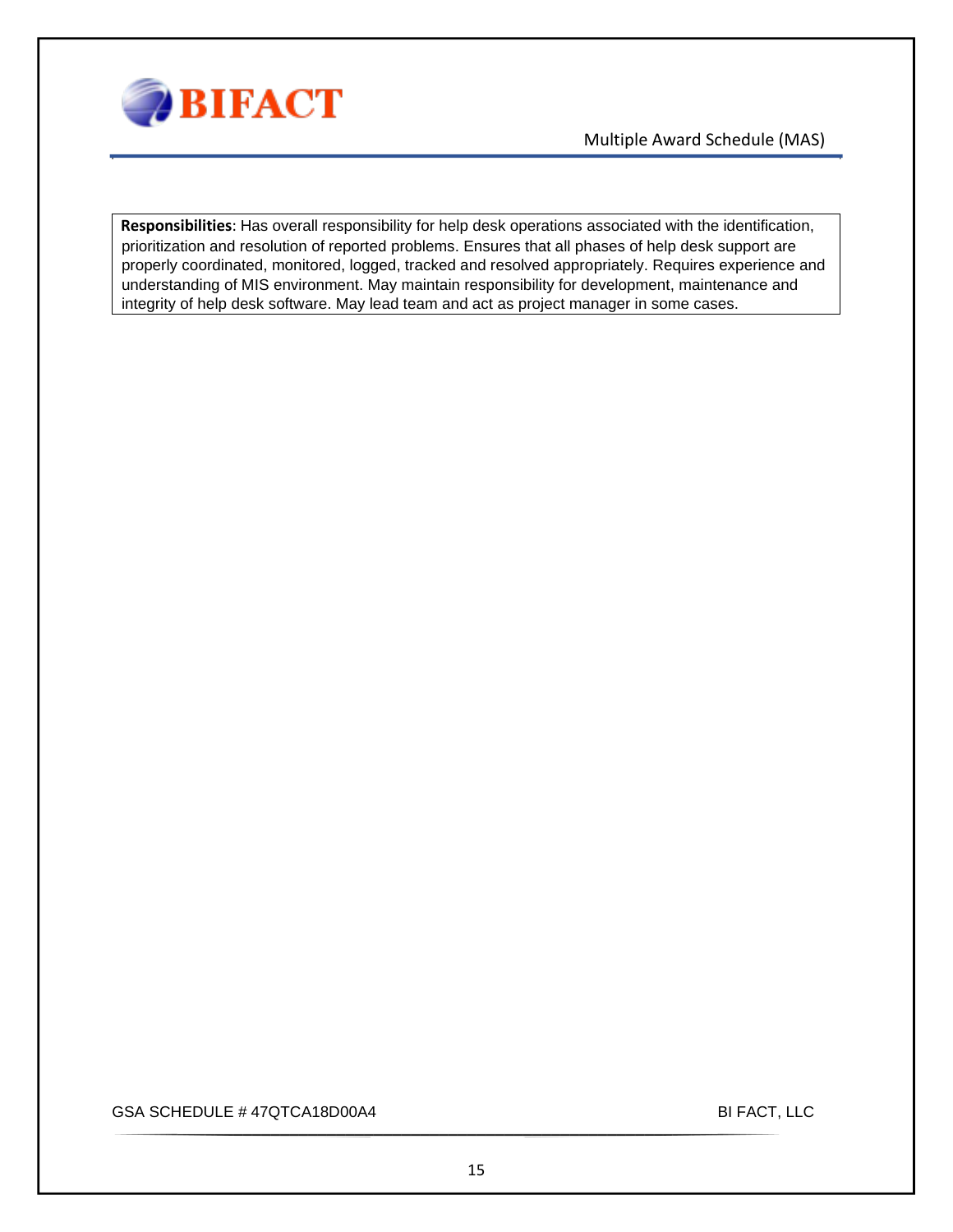

| Help Desk Support Specialist (IT) - Junior                                                                                                                                                                   |                                  |  |
|--------------------------------------------------------------------------------------------------------------------------------------------------------------------------------------------------------------|----------------------------------|--|
| <b>Minimum Education:</b>                                                                                                                                                                                    | Associate Degree or equivalent   |  |
| <b>Minimum Years' Experience:</b>                                                                                                                                                                            | 0-2 years of relevant experience |  |
| Responsibilities: Under general supervision, provides first-tier support to end users for either PC,<br>server, or mainframe applications and hardware. May interact with network services, software systems |                                  |  |

engineering, and/or applications development to restore service and/or identify and correct core problem. Simulates or recreates user problems to resolve operating difficulties. Recommends systems modifications to reduce user problems. Maintains currency and high level of technical skill in field of expertise. Escalates more complex problems to senior level.

| Help Desk Support Specialist (IT) - Intermediate |                                  |
|--------------------------------------------------|----------------------------------|
| <b>Minimum Education:</b>                        | Associate Degree or equivalent   |
| <b>Minimum Years' Experience:</b>                | 3-5 years of relevant experience |

**Responsibilities**: Under general supervision, provides second-tier support to end users for either PC, server, or mainframe applications and hardware. Handles problems that the first tier of help desk support is unable to resolve. May interact with network services, software systems engineering, and/or applications development to restore service and/or identify and correct core problem. Simulates or recreates user problems to resolve operating difficulties. Recommends systems modifications to reduce user problems. Maintains currency and high level of technical skill in field of expertise. Escalates more complex problems to senior level.

#### **Help Desk Support Specialist (IT) - Senior**

| <b>Minimum Education:</b>         | Bachelor's degree or equivalent          |
|-----------------------------------|------------------------------------------|
| <b>Minimum Years' Experience:</b> | More than 5 years of relevant experience |

**Responsibilities**: Has overall responsibility for help desk operations associated with the identification, prioritization and resolution of reported problems. Provides third-tier support to end users for either PC, server, or mainframe applications and hardware. Handles problems that the second tier of help desk support is unable to resolve. May interact with network services, software systems engineering, and/or applications development to restore service and/or identify and correct core problem. Simulates or recreates user problems to resolve operating difficulties. Recommends systems modifications to reduce user problems. Maintains currency and highest level of technical skill in field of expertise. May lead team and act as project manager in some cases.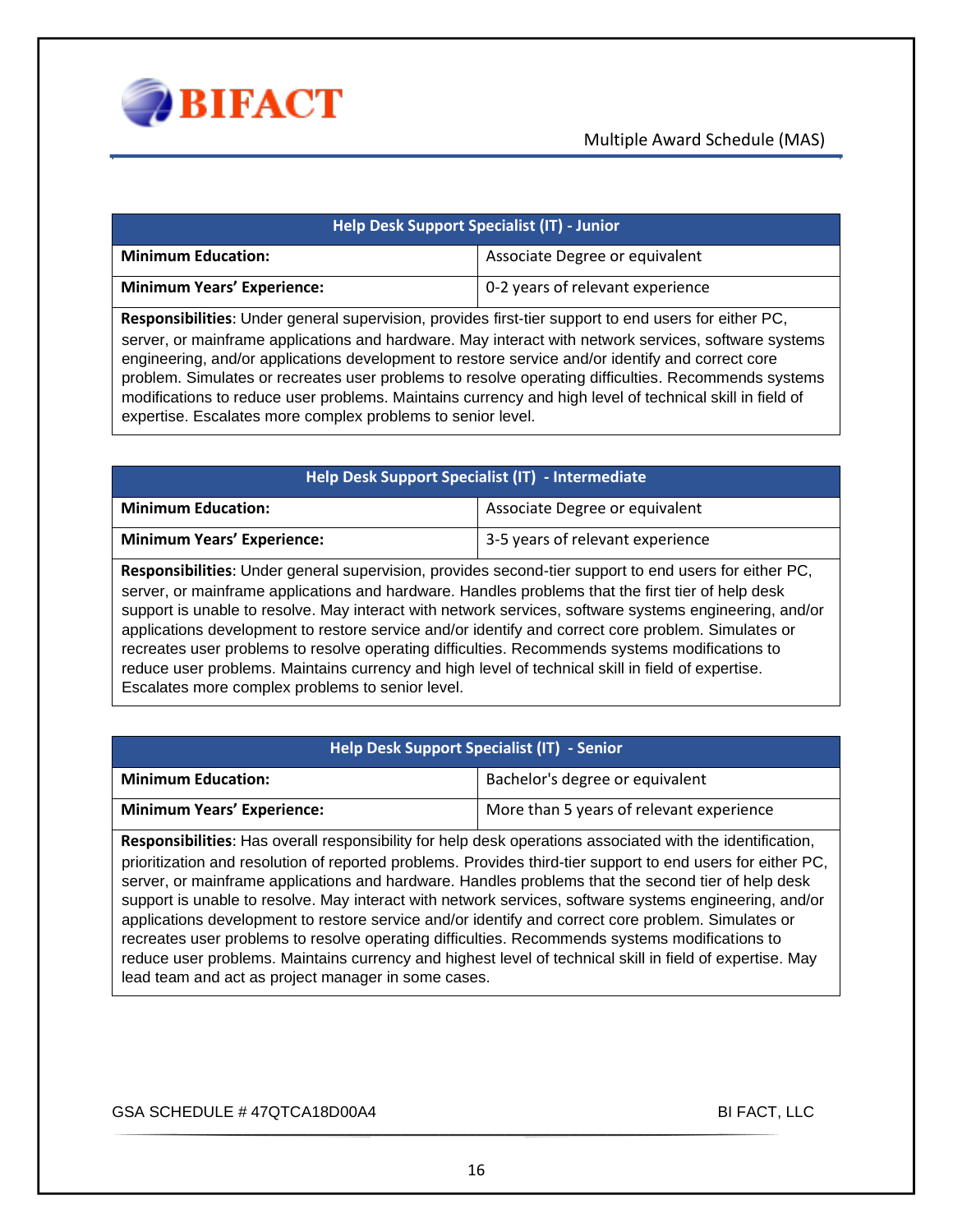

| <b>Information Systems Training Specialist - Junior</b>                                                    |                                                         |
|------------------------------------------------------------------------------------------------------------|---------------------------------------------------------|
| <b>Minimum Education:</b>                                                                                  | Bachelor's degree in Computer Science or<br>equivalent. |
| <b>Minimum Years' Experience:</b>                                                                          | 1-2 years of relevant experience                        |
| <b>Responsibilities:</b> Under general supervision, organizes and conducts moderately complex training and |                                                         |

**Responsibilities**: Under general supervision, organizes and conducts moderately complex training and educational programs for information systems or user personnel. Maintains records of training activities, employee progress, and program effectiveness. Competent to work on most phases of information systems training.

| <b>Information Systems Training Specialist - Intermediate</b>                                              |                                                         |
|------------------------------------------------------------------------------------------------------------|---------------------------------------------------------|
| <b>Minimum Education:</b>                                                                                  | Bachelor's degree in Computer Science or<br>equivalent. |
| <b>Minimum Years' Experience:</b>                                                                          | 3-5 years of relevant experience                        |
| <b>Responsibilities:</b> Under general supervision, organizes and conducts moderately complex training and |                                                         |

**Responsibilities**: Under general supervision, organizes and conducts moderately complex training and educational programs for information systems or user personnel. Maintains records of training activities, employee progress, and program effectiveness. Competent to work on most phases of information systems training.

| <b>Information Systems Training Specialist - Senior</b>                                                       |                                                         |
|---------------------------------------------------------------------------------------------------------------|---------------------------------------------------------|
| <b>Minimum Education:</b>                                                                                     | Bachelor's degree in Computer Science or<br>equivalent. |
| <b>Minimum Years' Experience:</b>                                                                             | 5 or more years of relevant experience                  |
| . Na shekara 11.11.12 shekara ta kata ta kana masa sa sana ta kata ta kata ta kata ta sana ta kata shekara ta |                                                         |

**Responsibilities**: Provides, organizes, prepares, and conducts complex training and educational programs for information systems or user personnel. May design and develop in-house programs. Maintains records of training activities, employee progress, and program effectiveness. Competent to work at the highest level of all phases of information systems training. May lead team and act as project manager in some cases.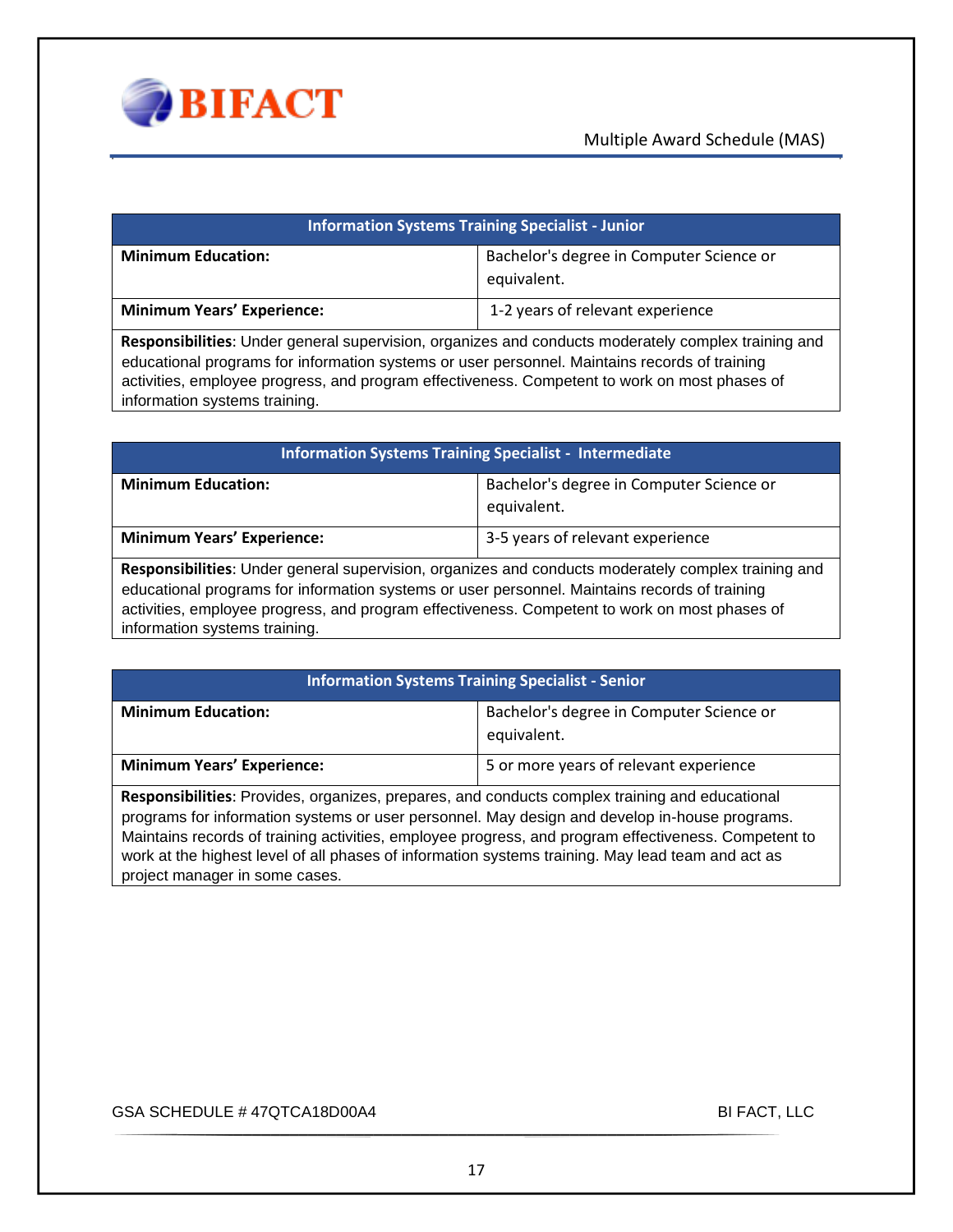

| Technical Writer - Junior                                                                                      |                                                         |
|----------------------------------------------------------------------------------------------------------------|---------------------------------------------------------|
| <b>Minimum Education:</b>                                                                                      | Bachelor's degree in Computer Science or<br>equivalent. |
| <b>Minimum Years' Experience:</b>                                                                              | 0-2 years of relevant experience                        |
| . Danamarathatta ay Isaacaan amaan amaan ahaan Maltaa ya madan ahaan ahaan ahaan ahaan amaan ahaan laga lagaan |                                                         |

**Responsibilities**: Under general supervision Writes a variety of technical articles, reports, brochures, and/or manuals for documentation for a wide range of uses. Coordinates the display of graphics and the production of the document. Responsible for content of technical documentation. Checks author's document for spelling, grammar and content problems (e.g., missing instructions or sections; redundant or unnecessary sections). Accuracy of content may fall under this position or the Technical Writer-Senior, depending on the expertise of the writer.

| <b>Technical Writer - Intermediate</b>                                                                                                                                                                                                                                                                                                                                                                                                                                                                                                                                                    |                                                         |  |
|-------------------------------------------------------------------------------------------------------------------------------------------------------------------------------------------------------------------------------------------------------------------------------------------------------------------------------------------------------------------------------------------------------------------------------------------------------------------------------------------------------------------------------------------------------------------------------------------|---------------------------------------------------------|--|
| <b>Minimum Education:</b>                                                                                                                                                                                                                                                                                                                                                                                                                                                                                                                                                                 | Bachelor's degree in Computer Science or<br>equivalent. |  |
| <b>Minimum Years' Experience:</b>                                                                                                                                                                                                                                                                                                                                                                                                                                                                                                                                                         | 3-5 years of relevant experience                        |  |
| Responsibilities: Under general supervision Writes a variety of technical articles, reports, brochures,<br>and/or manuals for documentation for a wide range of uses. Coordinates the display of graphics and<br>the production of the document. Responsible for content of technical documentation. Checks author's<br>document for spelling, grammar and content problems (e.g., missing instructions or sections;<br>redundant or unnecessary sections). Accuracy of content may fall under this position or the Technical<br>Writer-Senior, depending on the expertise of the writer. |                                                         |  |

#### **Technical Writer - Senior**

| <b>Minimum Education:</b>         | Bachelor's degree in Computer Science or<br>equivalent. |
|-----------------------------------|---------------------------------------------------------|
| <b>Minimum Years' Experience:</b> | More than 5 years of relevant experience                |

**Responsibilities**: Writes a variety of technical articles, reports, brochures, and/or manuals for documentation for a wide range of uses. Coordinates the display of graphics and the production of the document. Responsible for content of technical documentation. Checks author's document for spelling, grammar and content problems (e.g., missing instructions or sections; redundant or unnecessary sections). Accuracy of content may fall under this position. May lead team and act as project manager in some cases.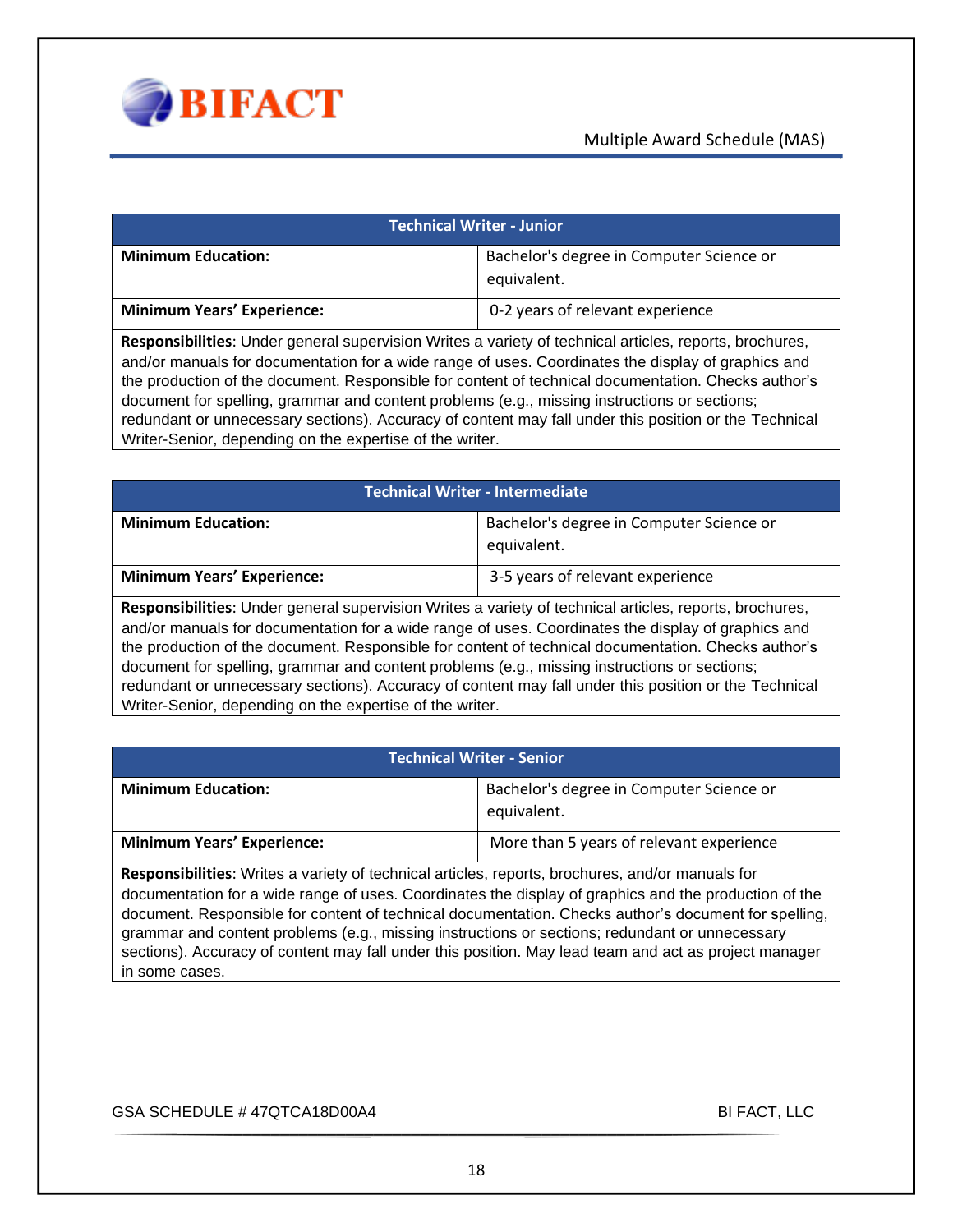

| <b>Application Developer - Junior</b>                                                                           |                                                         |
|-----------------------------------------------------------------------------------------------------------------|---------------------------------------------------------|
| <b>Minimum Education:</b>                                                                                       | Bachelor's degree in Computer Science or<br>equivalent. |
| <b>Minimum Years' Experience:</b>                                                                               | 0-2 years of relevant experience                        |
| . No see a substitute the first second construction of the state of the model of state the second of the second |                                                         |

**Responsibilities**: Under general supervision, develops codes, tests, and debugs new software or enhancements to existing software. Has good understanding of business applications. Works with technical staff to understand problems with software and resolve them. Resolves customer complaints with software and responds to suggestions for improvements and enhancements. May assist in development of software user manuals.

| <b>Application Developer - Intermediate</b> |                                                         |
|---------------------------------------------|---------------------------------------------------------|
| <b>Minimum Education:</b>                   | Bachelor's degree in Computer Science or<br>equivalent. |
| <b>Minimum Years' Experience:</b>           | 3-5 years of relevant experience                        |
|                                             |                                                         |

**Responsibilities**: Under general supervision, develops codes, tests, and debugs new software or enhancements to existing software. Has good understanding of business applications. Works with technical staff to understand problems with software and resolve them. Resolves customer complaints with software and responds to suggestions for improvements and enhancements. May assist in development of software user manuals.

|  |  | <b>Application Developer - Senior</b> |
|--|--|---------------------------------------|
|  |  |                                       |

| <b>Minimum Education:</b>         | Bachelor's degree in Computer Science or<br>equivalent. |
|-----------------------------------|---------------------------------------------------------|
| <b>Minimum Years' Experience:</b> | 5 or more years of relevant experience                  |

**Responsibilities**: Develops codes, tests, and debugs new software or enhancements to existing software. Has good understanding of business applications. Works with technical staff to understand problems with software and resolve them. Resolves customer complaints with software and responds to suggestions for improvements and enhancements. May assist in development of software user manuals. Requires two years' experience in the field. May lead team and act as project manager in some cases.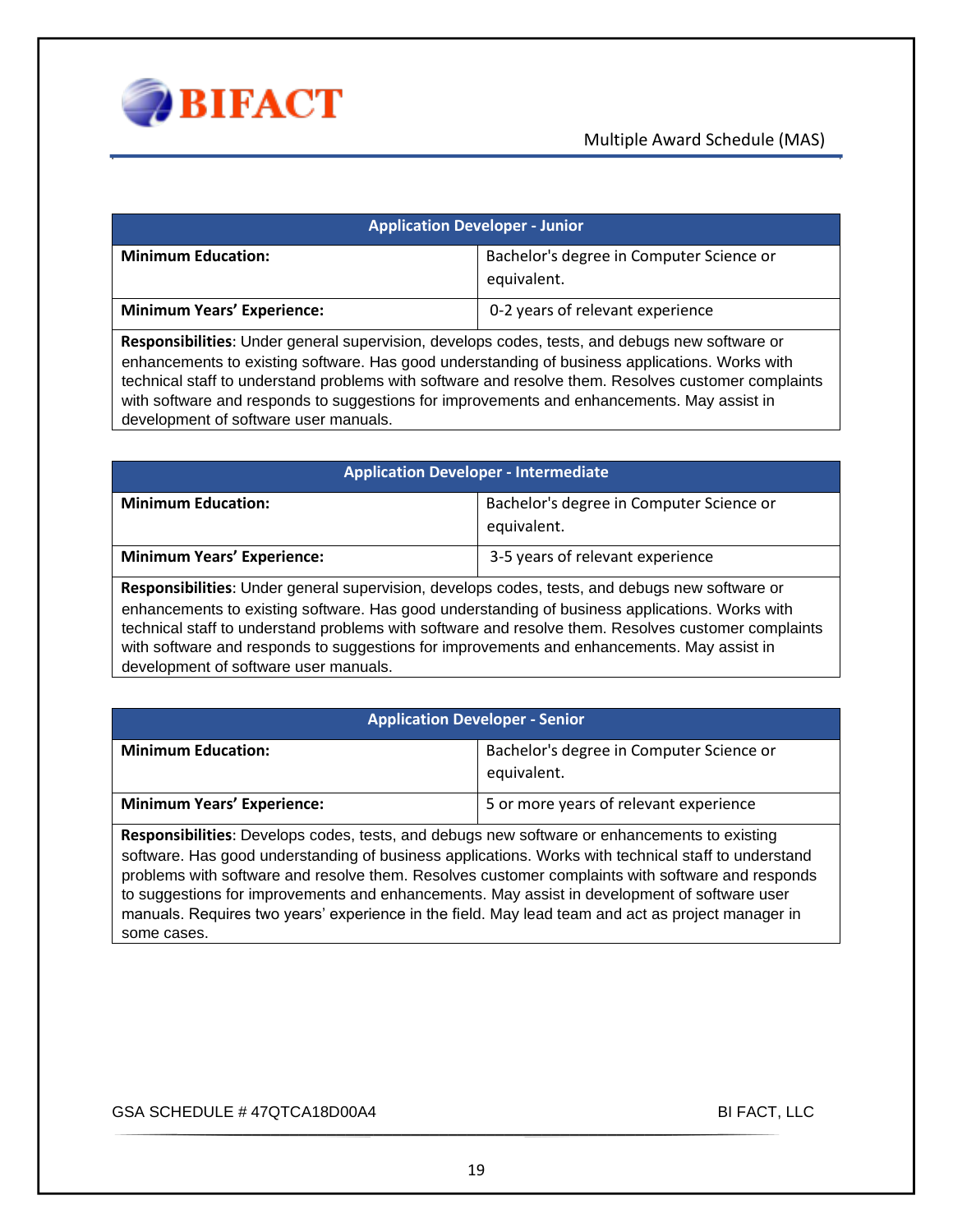

| <b>System Administrator - Junior</b> |                                                                                        |  |
|--------------------------------------|----------------------------------------------------------------------------------------|--|
| <b>Minimum Education:</b>            | Bachelor's degree in Computer Science or<br>associate degree with 2 years' experience. |  |
| <b>Minimum Years' Experience:</b>    | 0-2 years of relevant experience                                                       |  |

**Responsibilities**: Under general supervision, responsible for installing, configuring, and maintaining operating system workstations and servers, including web servers, in support of business processing requirements. Performs software installations and upgrades to operating systems and layered software packages. Schedules installations and upgrades and maintains them in accordance with established IT policies and procedures. Monitors and tunes the system to achieve optimum performance levels. Ensures workstation/server data integrity by evaluating, implementing, and managing appropriate software and hardware solutions. Ensures data/media recoverability by implementing a schedule of system backups and database archive operations. Supports media management through internal methods and procedures or through offsite storage and retrieval services. Develops and promotes standard operating procedures. Conducts routine hardware and software audits of workstations and servers to ensure compliance with established standards, policies, and configuration guidelines. Develops and maintains a comprehensive operating system hardware and software configuration database/library of all supporting documentation.

| <b>System Administrator - Intermediate</b> |                                                                                        |
|--------------------------------------------|----------------------------------------------------------------------------------------|
| <b>Minimum Education:</b>                  | Bachelor's degree in Computer Science or<br>associate degree with 3 years' experience. |
| <b>Minimum Years' Experience:</b>          | 3-5 years of relevant experience                                                       |

**Responsibilities**: Under general supervision, responsible for installing, configuring, and maintaining operating system workstations and servers, including web servers, in support of business processing requirements. Performs software installations and upgrades to operating systems and layered software packages. Schedules installations and upgrades and maintains them in accordance with established IT policies and procedures. Monitors and tunes the system to achieve optimum performance levels. Ensures workstation/server data integrity by evaluating, implementing, and managing appropriate software and hardware solutions. Ensures data/media recoverability by implementing a schedule of system backups and database archive operations. Supports media management through internal methods and procedures or through offsite storage and retrieval services. Develops and promotes standard operating procedures. Conducts routine hardware and software audits of workstations and servers to ensure compliance with established standards, policies, and configuration guidelines. Develops and maintains a comprehensive operating system hardware and software configuration database/library of all supporting documentation.

#### **System Administrator - Senior**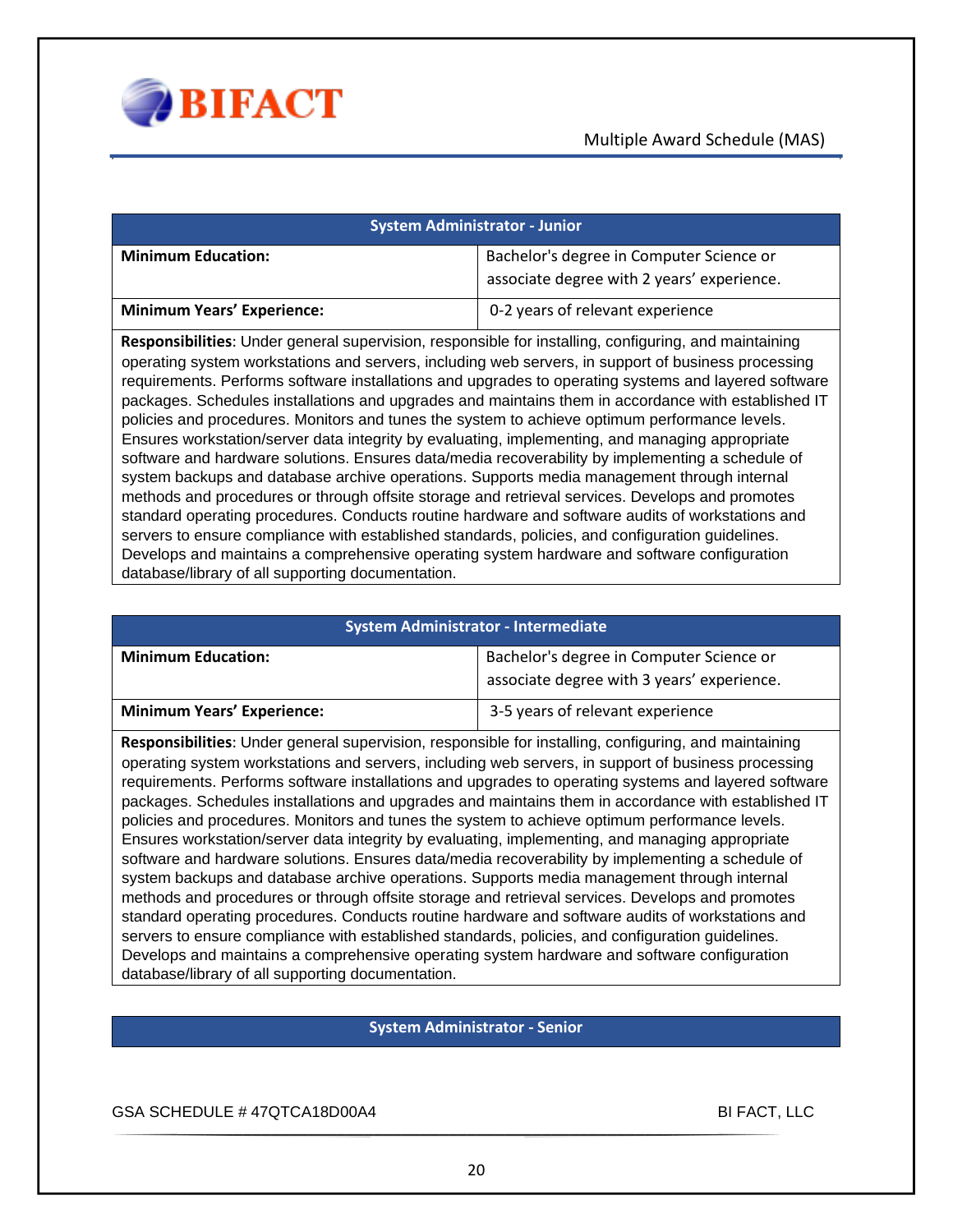

| <b>Minimum Education:</b>                                                                                                                                                                                                                                                                                                                                                                                                                                                                                                                                                                                                                                                                                                                                                                                                                                                                                                                                                                                                                                                                                                                                                                                                                                                                                                     | Bachelor's degree in Computer Science or<br>equivalent. |
|-------------------------------------------------------------------------------------------------------------------------------------------------------------------------------------------------------------------------------------------------------------------------------------------------------------------------------------------------------------------------------------------------------------------------------------------------------------------------------------------------------------------------------------------------------------------------------------------------------------------------------------------------------------------------------------------------------------------------------------------------------------------------------------------------------------------------------------------------------------------------------------------------------------------------------------------------------------------------------------------------------------------------------------------------------------------------------------------------------------------------------------------------------------------------------------------------------------------------------------------------------------------------------------------------------------------------------|---------------------------------------------------------|
| <b>Minimum Years' Experience:</b>                                                                                                                                                                                                                                                                                                                                                                                                                                                                                                                                                                                                                                                                                                                                                                                                                                                                                                                                                                                                                                                                                                                                                                                                                                                                                             | 5 or more years of relevant experience                  |
| Responsibilities: Responsible for installing, configuring, and maintaining operating system workstations<br>and servers, including web servers, in support of business processing requirements. Performs software<br>installations and upgrades to operating systems and layered software packages. Schedules<br>installations and upgrades and maintains them in accordance with established IT policies and<br>procedures. Monitors and tunes the system to achieve optimum performance levels. Ensures<br>workstation/server data integrity by evaluating, implementing, and managing appropriate software and<br>hardware solutions. Ensures data/media recoverability by implementing a schedule of system backups<br>and database archive operations. Supports media management through internal methods and<br>procedures or through offsite storage and retrieval services. Develops and promotes standard<br>operating procedures. Conducts routine hardware and software audits of workstations and servers to<br>ensure compliance with established standards, policies, and configuration guidelines. Develops and<br>maintains a comprehensive operating system hardware and software configuration database/library of<br>all supporting documentation. May lead team and act as project manager in some cases. |                                                         |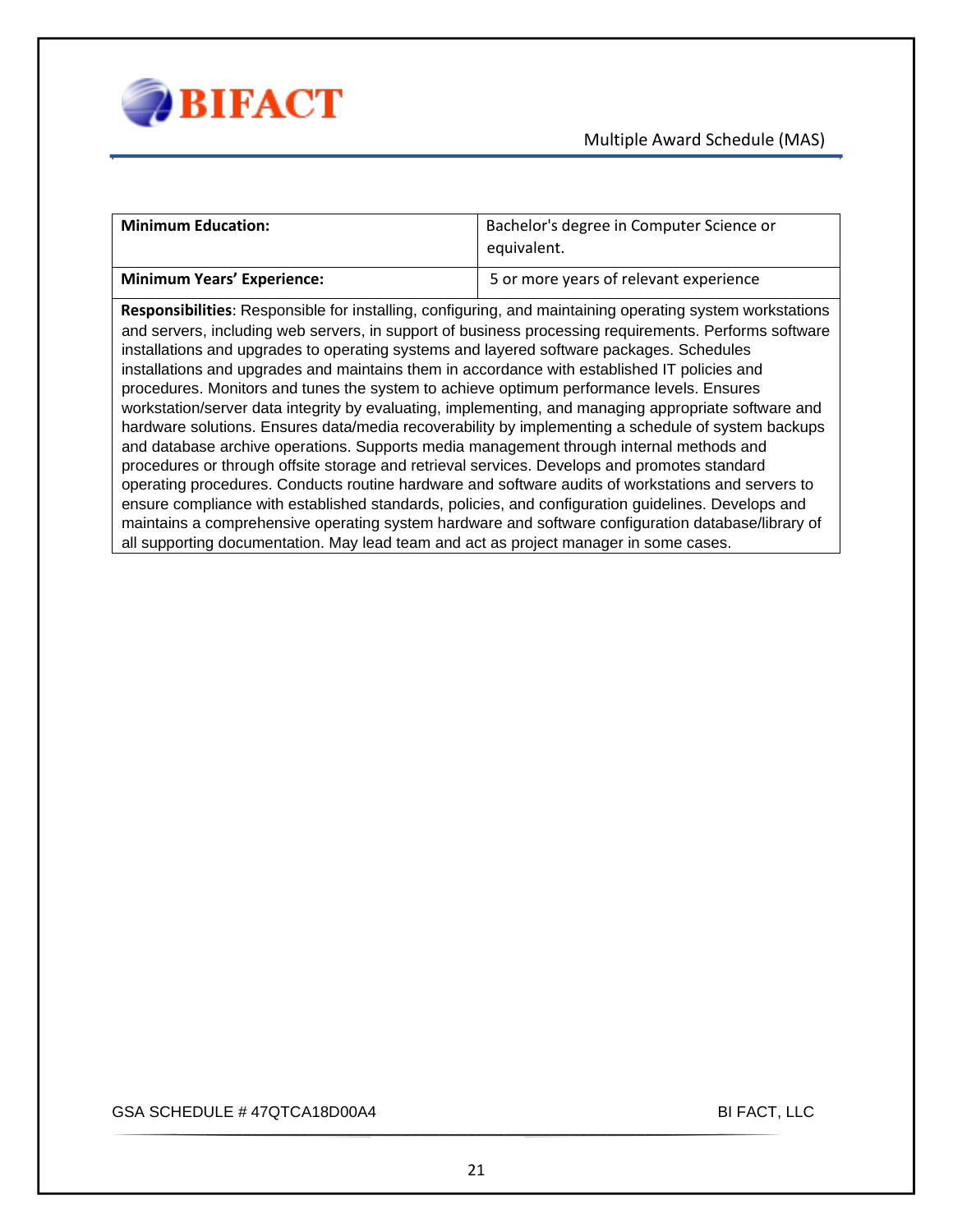

| <b>Project Manager - Junior</b>   |                                                                     |
|-----------------------------------|---------------------------------------------------------------------|
| <b>Minimum Education:</b>         | Bachelor's degree in Computer Science or<br>equivalent.             |
| <b>Minimum Years' Experience:</b> | 3 - 5 years of program management or project<br>related experience. |

**Responsibilities**: Responsible for all aspects of the development and implementation of assigned projects and provides a single point of contact for those projects. Takes projects from original concept through final implementation. Interfaces with all areas affected by the project including end users, computer services, and client services. Defines project scope and objectives. Develops detailed work plans, schedules, project estimates, resource plans, and status reports. Conducts project meetings and is responsible for project tracking and analysis. Ensures adherence to quality standards and reviews project deliverables. Manages the integration of vendor tasks and tracks and reviews vendor deliverables. Provides technical and analytical guidance to project team. Recommends and takes action to direct the analysis and solutions of problems.

| <b>Project Manager - Intermediate</b>                                                                  |                                                                   |
|--------------------------------------------------------------------------------------------------------|-------------------------------------------------------------------|
| <b>Minimum Education:</b>                                                                              | Bachelor's degree in Computer Science or<br>equivalent.           |
| <b>Minimum Years' Experience:</b>                                                                      | 5-8 years of program management or project<br>related experience. |
| <b>Responsibilities:</b> Responsible for all aspects of the development and implementation of assigned |                                                                   |

 $s$ ible for all aspects of the development and implementation of assigned projects and provides a single point of contact for those projects. Takes projects from original concept through final implementation. Interfaces with all areas affected by the project including end users, computer services, and client services. Defines project scope and objectives. Develops detailed work plans, schedules, project estimates, resource plans, and status reports. Conducts project meetings and is responsible for project tracking and analysis. Ensures adherence to quality standards and reviews project deliverables. Manages the integration of vendor tasks and tracks and reviews vendor deliverables. Provides technical and analytical guidance to project team. Recommends and takes action to direct the analysis and solutions of problems.

| <b>Project Manager - Senior</b>   |                                                                        |
|-----------------------------------|------------------------------------------------------------------------|
| <b>Minimum Education:</b>         | Bachelor's degree in Computer Science or<br>equivalent.                |
| <b>Minimum Years' Experience:</b> | 8 or more years of program management or<br>project related experience |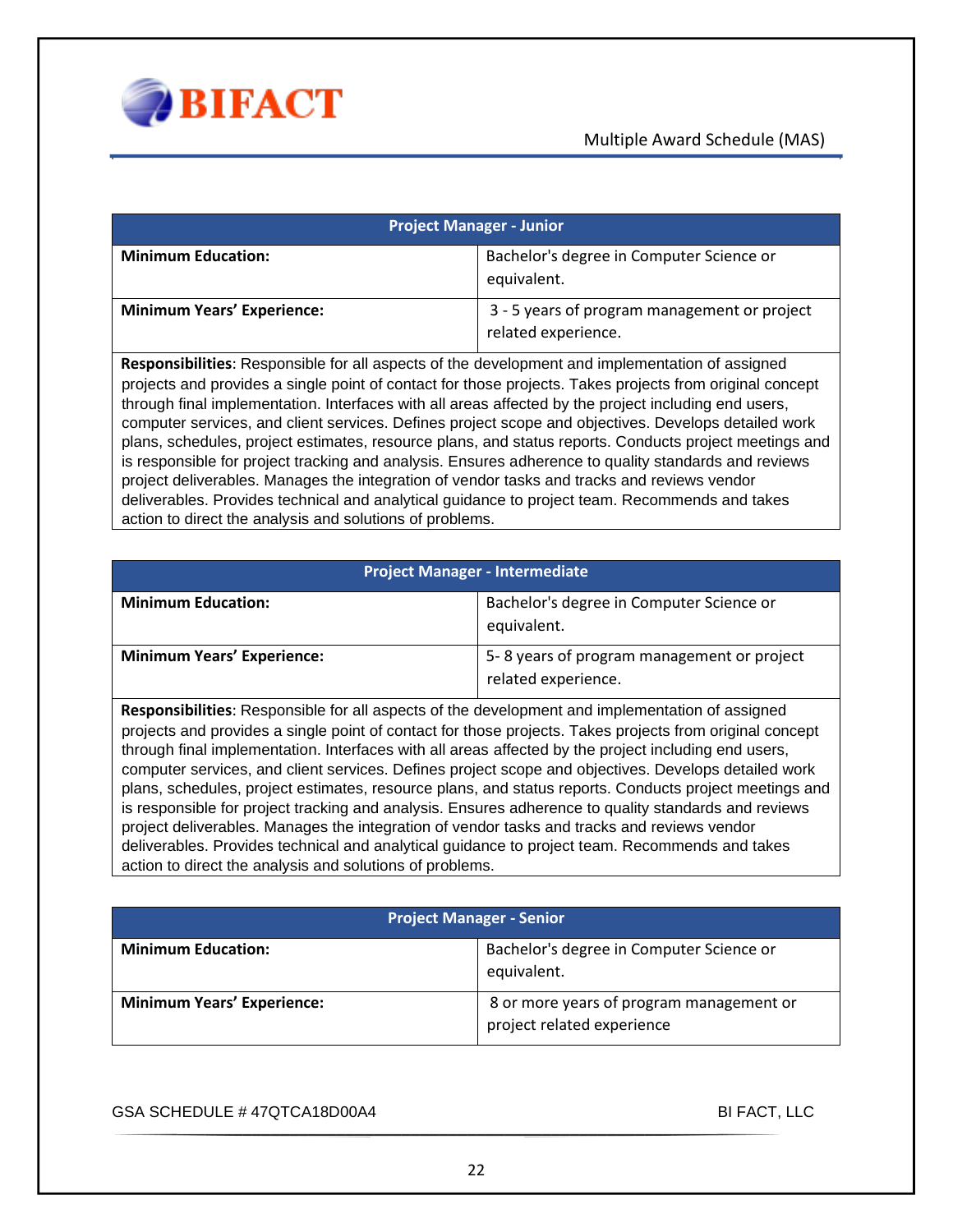

**Responsibilities**: Responsible for all aspects of the development and implementation of assigned projects and provides a single point of contact for those projects. Takes projects from original concept through final implementation. Interfaces with all areas affected by the project including end users, computer services, and client services. Defines project scope and objectives. Develops detailed work plans, schedules, project estimates, resource plans, and status reports. Conducts project meetings and is responsible for project tracking and analysis. Ensures adherence to quality standards and reviews project deliverables. Manages the integration of vendor tasks and tracks and reviews vendor deliverables. Provides technical and analytical guidance to project team. Recommends and takes action to direct the analysis and solutions of problems. Can act as a program manager.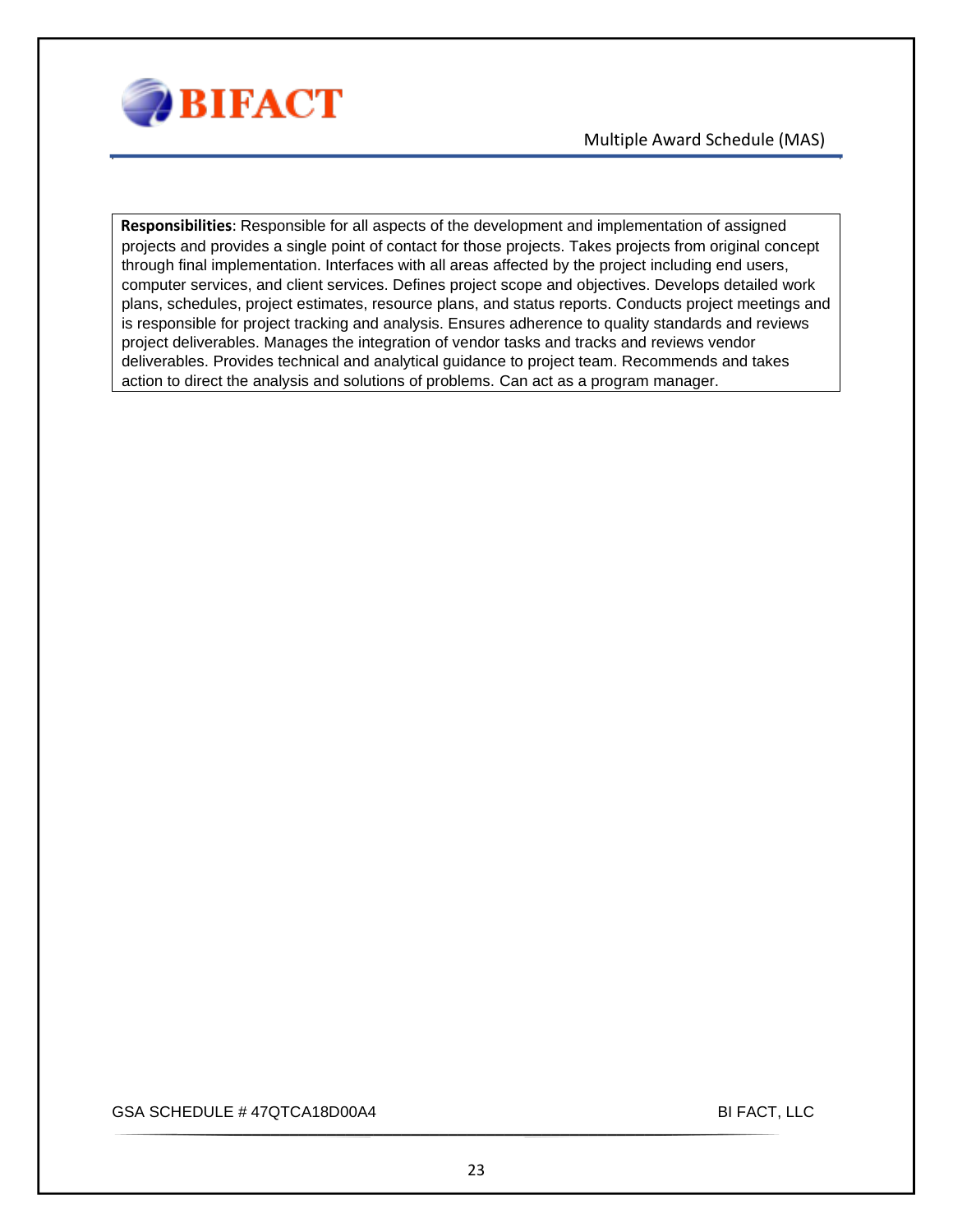

### <span id="page-23-0"></span>TERMS AND CONDITIONS APPLICABLE TO INFORMATION TECHNOLOGY (IT) PROFESSIONAL SERVICES (SPECIAL ITEM NUMBER 54151S)

1. SCOPE a. The prices, terms and conditions stated under Special Item Number 54151S Information

Technology Professional Services apply exclusively to IT Professional Services within the scope of this Information Technology Schedule. b. The Contractor shall provide services at the Contractor's facility and/or at the ordering activity location, as agreed to by the Contractor and the ordering activity.

- 2. PERFORMANCE INCENTIVES I-FSS-60 Performance Incentives (April 2000) a. Performance incentives may be agreed upon between the Contractor and the ordering activity on individual fixed price orders or Blanket Purchase Agreements under this contract. b. The ordering activity must establish a maximum performance incentive price for these services and/or total solutions on individual orders or Blanket Purchase Agreements. c. Incentives should be designed to relate results achieved by the contractor to specified targets. To the maximum extent practicable, ordering activities shall consider establishing incentives where performance is critical to the ordering activity's mission and incentives are likely to motivate the contractor. Incentives shall be based on objectively measurable tasks.
- 3. ORDER a. Agencies may use written orders, EDI orders, blanket purchase agreements, individual purchase orders, or task orders for ordering services under this contract. Blanket Purchase Agreements shall not extend beyond the end of the contract period; all services and delivery shall be made and the contract terms and conditions shall continue in effect until the completion of the order. Orders for tasks which extend beyond the fiscal year for which funds are available shall include FAR 52.232-19 (Deviation

– May 2003) Availability of Funds for the Next Fiscal Year. The purchase order shall specify the availability of funds and the period for which funds are available. b. All task orders are subject to the terms and conditions of the contract. In the event of conflict between a task order and the contract, the contract will take precedence. TERMS AND CONDITIONS APPLICABLE TO INFORMATION TECHNOLOGY (IT) PROFESSIONAL SERVICES (SPECIAL ITEM NUMBER 54151S) Critical Information Specific to Schedule # 70– Information Technology, Software & Services Solicitation FCIS-JB-980001B (Refresh # 37) Page 51 of 73

4. PERFORMANCE OF SERVICES a. The Contractor shall commence performance of services on the date agreed to by the Contractor and the ordering activity. b. The Contractor agrees to render services only during normal working hours, unless otherwise agreed to by the Contractor and the ordering activity. c.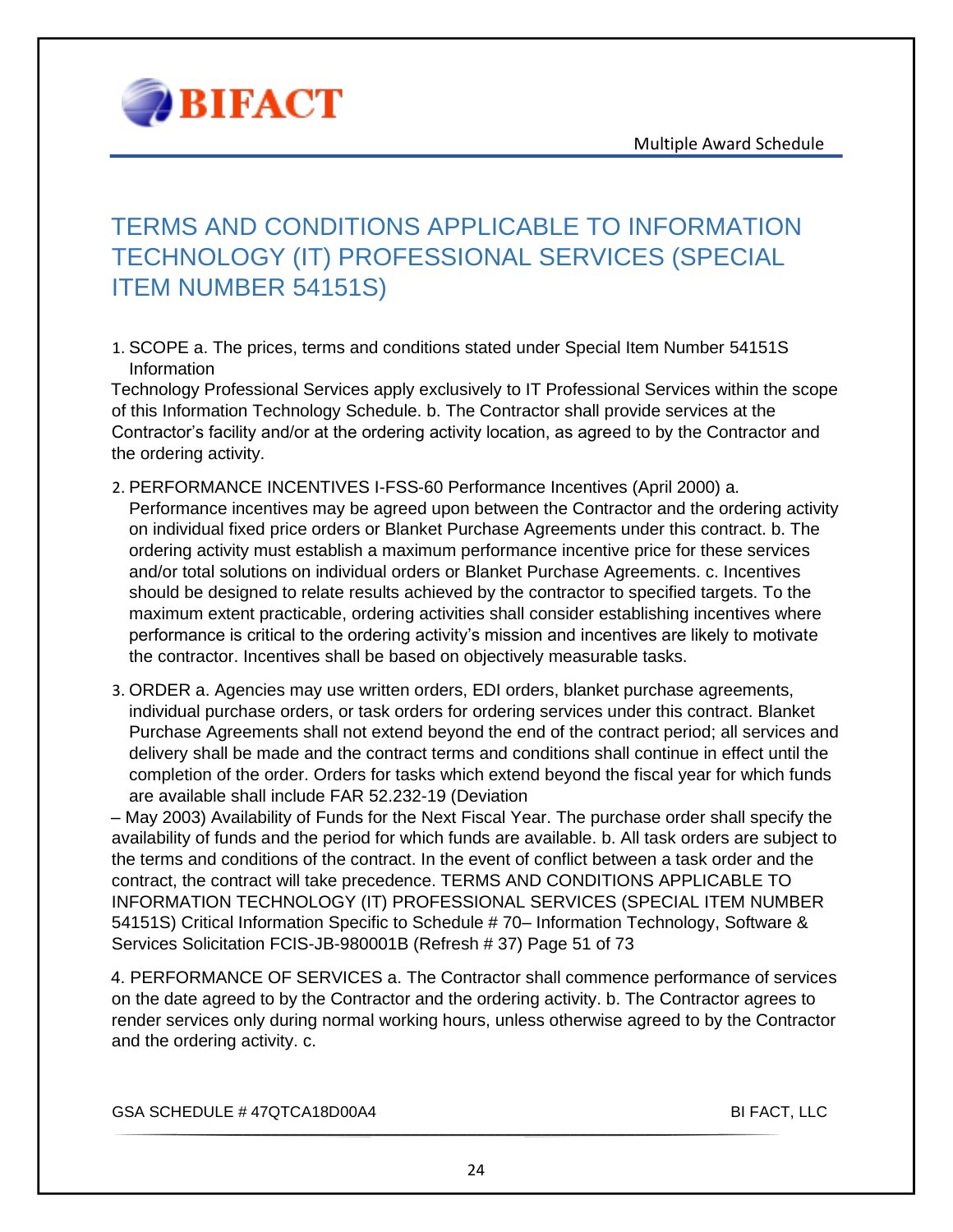

The ordering activity should include the criteria for satisfactory completion for each task in the Statement of Work or Delivery Order. Services shall be completed in a good and workmanlike manner.

d. Any Contractor travel required in the performance of IT Services must comply with the Federal Travel Regulation or Joint Travel Regulations, as applicable, in effect on the date(s) the travel is performed. Established Federal Government per diem rates will apply to all Contractor travel. Contractors cannot use GSA city pair contracts.

5. STOP-WORK ORDER (FAR 52.242-15) (AUG 1989) (a) The Contracting Officer may, at any time, by written order to the Contractor, require the Contractor to stop all, or any part, of the work called for by this contract for a period of 90 days after the order is delivered to the Contractor, and for any further period to which the parties may agree. The order shall be specifically identified as a stop-work order issued under this clause. Upon receipt of the order, the Contractor shall immediately comply with its terms and take all reasonable steps to minimize the incurrence of costs allocable to the work covered by the order during the period of work stoppage. Within a period of 90 days after a stop-work is delivered to the Contractor, or within any extension of that period to which the parties shall have agreed, the Contracting Officer shall either- (1) Cancel the stop-work order; or (2) Terminate the work covered by the order as provided in the Default, or the Termination for Convenience of the Government, clause of this contract. (b) If a stop-work order issued under this clause is canceled or the period of the order or any extension thereof expires, the Contractor shall resume work. The Contracting Officer shall make an equitable adjustment in the delivery schedule or contract price, or both, and the contract shall be modified, in writing, accordingly, if- (1) The stop-work order results in an increase in the time required for, or in the Contractor's cost properly allocable to, the performance of any part of this contract; and (2) The Contractor asserts its right to the adjustment within 30 days after the end of the period of work stoppage; provided, that, if the Contracting Officer decides the facts justify the action, the Contracting Officer may receive and act upon the claim submitted at any time before final payment under this contract. (c) If a stopwork order is not canceled and the work covered by the order is terminated for the convenience of the Government, the Contracting Officer shall allow reasonable costs resulting from the stopwork order in arriving at the termination settlement. Critical Information Specific to Schedule # 70– Information Technology, Software & Services Solicitation FCIS-JB-980001B (Refresh # 37) Page 52 of 73

(d) If a stop-work order is not canceled and the work covered by the order is terminated for default, the Contracting Officer shall allow, by equitable adjustment or otherwise, reasonable costs resulting from the stop-work order.

6. INSPECTION OF SERVICES In accordance with FAR 52.212-4 CONTRACT TERMS AND CONDITIONS-COMMERCIAL ITEMS (MAR 2009) (DEVIATION I - FEB 2007) for Firm-Fixed Price orders and FAR 52.212-4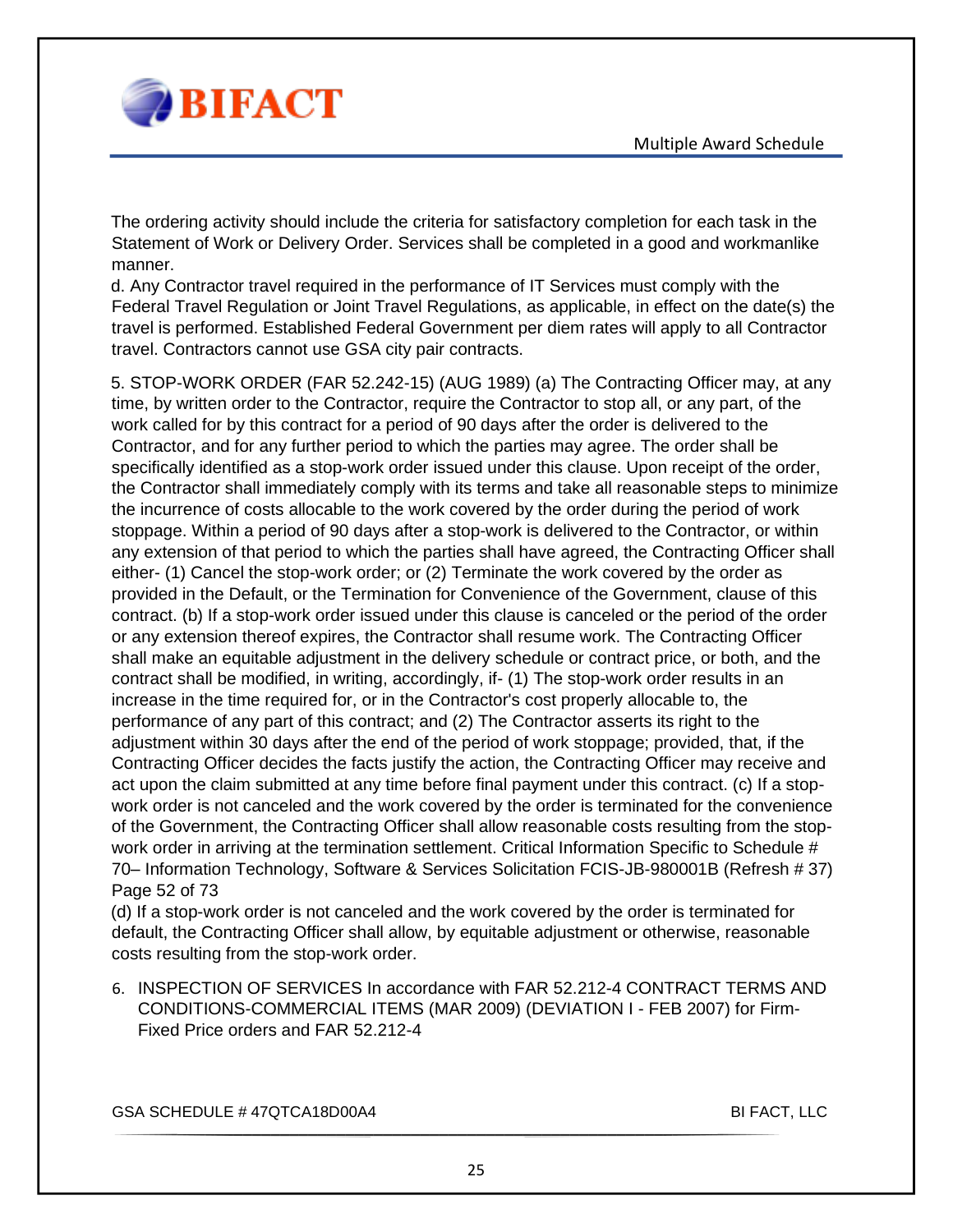

CONTRACT TERMS AND CONDITIONS −COMMERCIAL ITEMS (MAR 2009) (ALTERNATE I − OCT 2008)

(DEVIATION I – FEB 2007) applies to Time-and-Materials and Labor-Hour Contracts orders placed under this contract.

- 7. RESPONSIBILITIES OF THE CONTRACTOR The Contractor shall comply with all laws, ordinances, and regulations (Federal, State, City, or otherwise) covering work of this character. If the end product of a task order is software, then FAR 52.227-14 (Dec 2007) Rights in Data – General, may apply.
- 8. RESPONSIBILITIES OF THE ORDERING ACTIVITY Subject to security regulations, the ordering activity shall permit Contractor access to all facilities necessary to perform the requisite IT Professional Services.
- 9. INDEPENDENT CONTRACTOR All IT Professional Services performed by the Contractor under the terms of this contract shall be as an independent Contractor, and not as an agent or employee of the ordering activity.
- 10. ORGANIZATIONAL CONFLICTS OF INTEREST a. Definitions. "Contractor" means the person, firm, unincorporated association, joint venture, partnership, or corporation that is a party to this contract. "Contractor and its affiliates" and "Contractor or its affiliates" refers to the Contractor, its chief executives, directors, officers, subsidiaries, affiliates, subcontractors at any tier, and consultants and any joint venture involving the Contractor, any entity into or with which the Contractor subsequently merges or affiliates, or any other successor or assignee of the Contractor. An "Organizational conflict of interest" exists when the nature of the work to be performed under a proposed ordering activity contract, without some restriction on ordering activities by the Contractor and its affiliates, may either (i) result in an unfair competitive advantage to the Contractor or its affiliates or (ii) impair the Contractor's or its affiliates' objectivity in performing contract work. b. To avoid an organizational or financial conflict of interest and to avoid prejudicing the best interests of the ordering activity, ordering activities may place restrictions on the Contractors, its affiliates, chief executives, directors, subsidiaries and subcontractors at any tier when placing orders against schedule contracts. Such restrictions shall be consistent with FAR 9.505 and shall be designed to avoid, neutralize, Critical Information Specific to

Schedule # 70– Information Technology, Software & Services Solicitation FCIS-JB-980001B (Refresh # 37) Page 53 of 73 or mitigate organizational conflicts of interest that might otherwise exist in situations related to individual orders placed against the schedule contract. Examples of situations, which may require restrictions, are provided at FAR 9.508.

11. INVOICES The Contractor, upon completion of the work ordered, shall submit invoices for IT Professional services. Progress payments may be authorized by the ordering activity on individual orders if appropriate. Progress payments shall be based upon completion of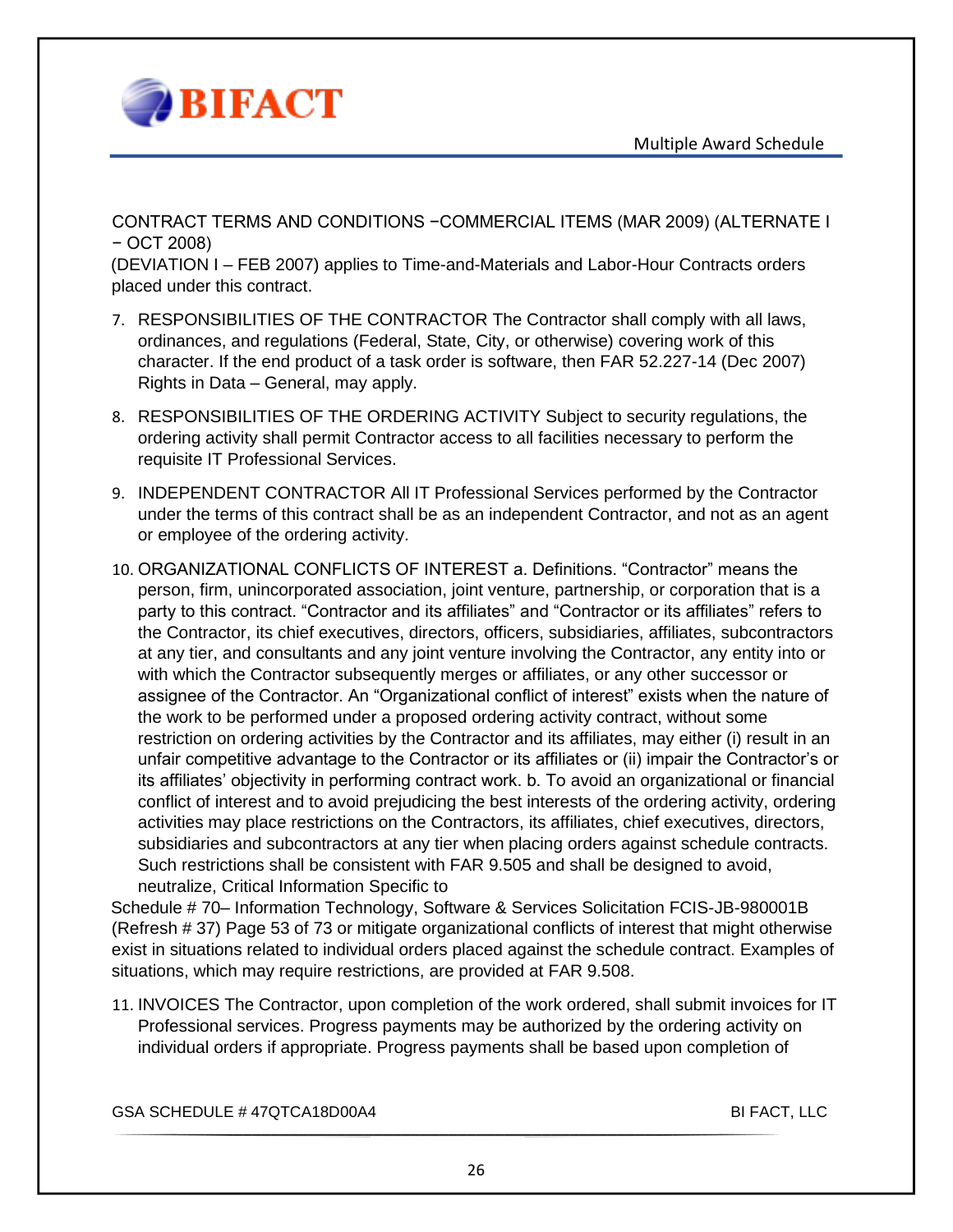

defined milestones or interim products. Invoices shall be submitted monthly for recurring services performed during the preceding month.

- 12. PAYMENTS For firm-fixed price orders the ordering activity shall pay the Contractor, upon submission of proper invoices or vouchers, the prices stipulated in this contract for service rendered and accepted. Progress payments shall be made only when authorized by the order. For time-and-materials orders, the Payments under Time-and-Materials and Labor-Hour Contracts at FAR 52.212-4 (MAR 2009) (ALTERNATE I – OCT 2008) (DEVIATION I – FEB 2007) applies to time-and-materials orders placed under this contract. For labor-hour orders, the Payment under Time-and-Materials and Labor-Hour Contracts at FAR 52.212-4 (MAR 2009) (ALTERNATE I – OCT 2008) (DEVIATION I – FEB 2007) applies to labor-hour orders placed under this contract. 52.216-31(Feb 2007) Time-and-Materials/Labor-Hour Proposal Requirements—Commercial Item Acquisition. As prescribed in 16.601(e)(3), insert the following provision: (a) The Government contemplates award of a Time-and-Materials or Labor-Hour type of contract resulting from this solicitation. (b) The offeror must specify fixed hourly rates in its offer that include wages, overhead, general and administrative expenses, and profit. The offeror must specify whether the fixed hourly rate for each labor category applies to labor performed by— (1) The offeror; (2) Subcontractors; and/or (3) Divisions, subsidiaries, or affiliates of the offeror under a common control.
- 13. RESUMES Resumes shall be provided to the GSA Contracting Officer or the user ordering activity upon request.
- 14. INCIDENTAL SUPPORT COSTS Incidental support costs are available outside the scope of this contract. The costs will be negotiated separately with the ordering activity in accordance with the guidelines set forth in the FAR.
- 15. APPROVAL OF SUBCONTRACTS Critical Information Specific to Schedule # 70– Information

Technology, Software & Services Solicitation FCIS-JB-980001B (Refresh # 37) Page 54 of 73 The ordering activity may require that the Contractor receive, from the ordering activity's Contracting Officer, written consent before placing any subcontract for furnishing any of the work called for in a task order.

16. DESCRIPTION OF IT/IAM PROFESSIONAL SERVICES AND PRICING a. The Contractor shall provide a description of each type of IT/IAM Service offered under Special Item Numbers 54151S IT/IAM Professional Services should be presented in the same manner as the Contractor sells to its commercial and other ordering activity customers. If the Contractor is proposing hourly rates, a description of all corresponding commercial job titles (labor categories) for those individuals who will perform the service should be provided. b. Pricing for all IT/IAM Professional Services shall be in accordance with the Contractor's customary commercial practices, e.g., hourly rates, monthly rates, term rates, and/or fixed prices, minimum general experience and minimum education. The following is an example of the